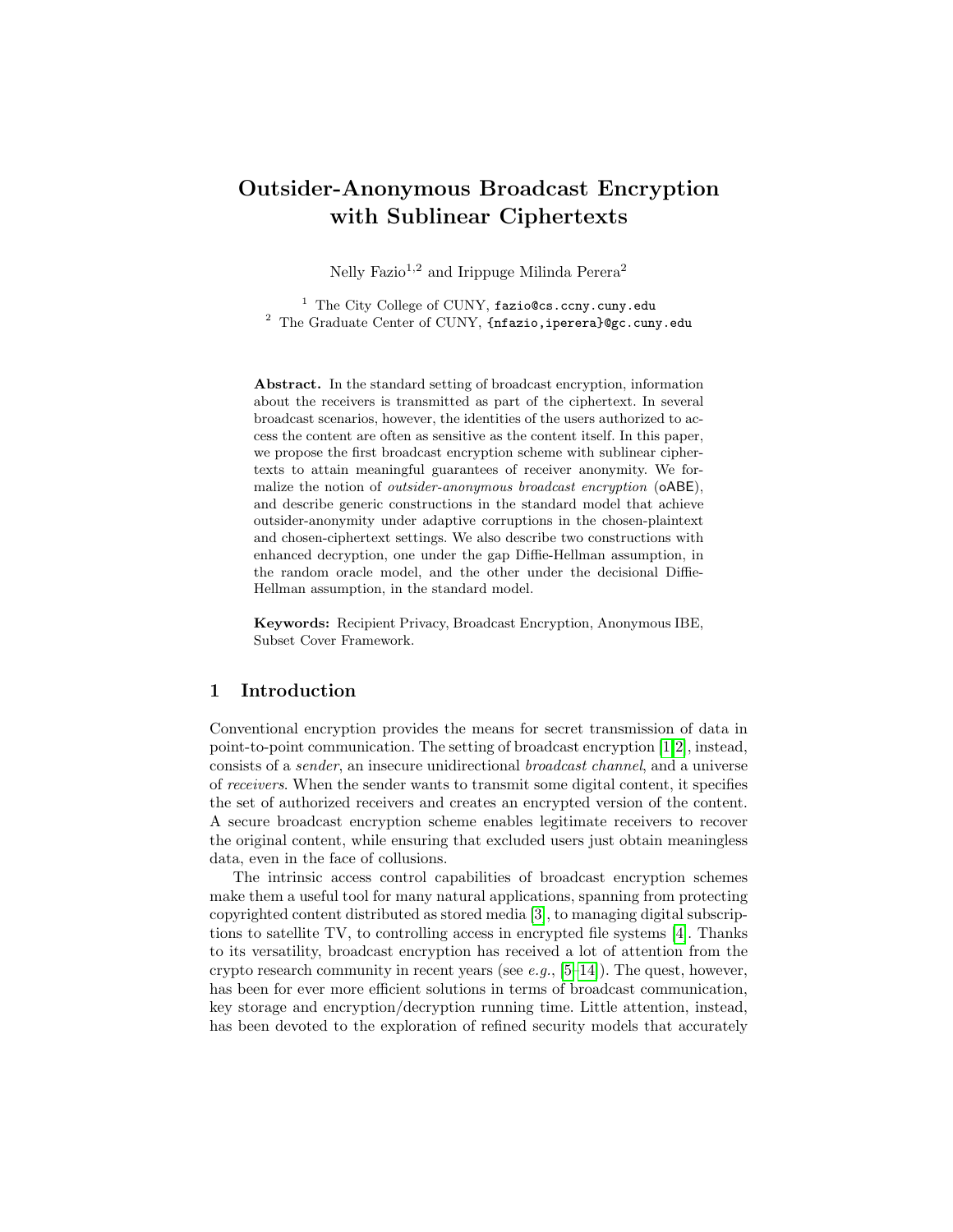account for the requirements inherent in multi-recipient communication. More specifically, the focus has been on providing assurance for sender-oriented properties, while overlooking the security and privacy concerns of the receivers.

One problem with the above (informal) definition of broadcast encryption is the implicit requirement that, whenever the digital content is encrypted and sent in broadcast, information about the set of authorized receivers is necessary to decrypt it correctly. Therefore, the set of authorized receivers is transmitted as part of the ciphertext. This in particular implies that an eavesdropper, even if unable to recover the message, can still easily discover the identities of the actual receivers of the content. A way to address the privacy implications that result from specifying explicitly the set of authorized receivers in the broadcast is to use ephemeral IDs and to keep secret the table that associates such IDs with the actual receivers. This simple solution, however, would at best result in a pseudonym system, in which it is still possible to link pseudonyms across transmissions and determine whether the same entity is an authorized receiver for two different broadcasts.

Anonymous Broadcast Encryption. An interesting variant of the broadcast encryption setting was proposed by Barth  $et \ al.$  in [\[15\]](#page-14-1). Therein, the authors introduce the notion of private broadcast encryption scheme, explicitly aiming to protect the identities of the receivers. As a proof-of-concept, they also suggest both generic and number-theoretic public-key constructions that do not leak any information about the list of authorized receivers, and are secure in the standard model and in the random oracle model, respectively. The proposed schemes, however, have communication complexity linear in the number of recipients. In  $[16]$ , Libert *et al.* recently suggested proof techniques to argue the security of (a variant of) the number-theoretic construction of [\[15\]](#page-14-1) without reliance on random oracles, thus attaining anonymous broadcast encryption with efficient decryption in the standard model. Still, ciphertexts in the resulting construction have length linear in the number of recipients.

Krzywiecki et al. presented a private public-key broadcast encryption scheme with communication complexity proportional to the number of revoked users [\[17\]](#page-14-3). The security analysis of the proposed solution is rather informal, however, so the security guarantees are at best heuristic.

In [\[18\]](#page-14-4), Yu *et al.* presented the first *secret-key* multicast scheme with membership anonymity and communication complexity independent of the number of receivers. The proposed scheme not only hides the identities of the receives, but also the number of users allowed to receive the content. A shortcoming is that only a single user can be revoked for each broadcast.

A promising research line toward practical receiver-anonymous broadcast encryption has recently been started by Jarecki and Liu [\[19\]](#page-14-5). The authors propose the first construction of an efficient unlinkable secret handshake scheme, which is an authenticated key exchange protocol providing *affiliation/policy hiding* (*i.e.*, the transmission hides the affiliation and the identities of all parties) and unlinkability (i.e., it is impossible to link any two instances of the secret handshake protocol). The proposed construction can be seen as a stateful version of a public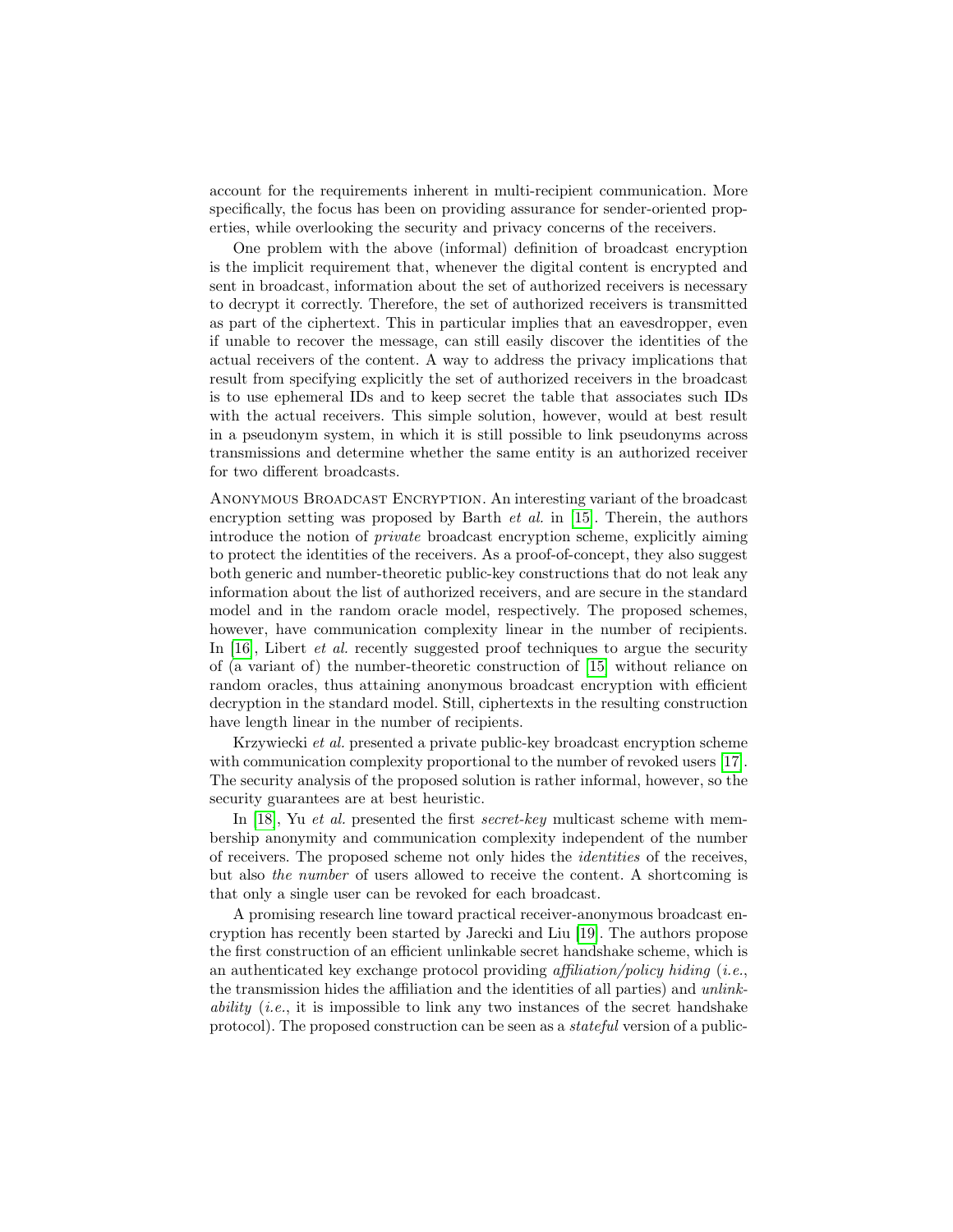key broadcast encryption scheme, with the additional property of protecting the receivers' identities. Statefulness, however, implies that the key used to encrypt the broadcasts changes for each transmission, and receivers need to keep track of the changes to be able to recover the content.

An interesting trait of the of construction of [\[19\]](#page-14-5) is that it trades some degree of anonymity for better efficiency: while the receiver's identities are hidden from outsiders, the scheme still allows authorized users to learn information about other members of the receiver set.

OUR CONTRIBUTIONS. In this paper we propose the first broadcast encryption scheme with sublinear ciphertexts to achieve meaningful guarantees of receiver anonymity. In particular, we formalize the notion of outsider-anonymous broadcast encryption (oABE), and describe a generic construction based on any anonymous identity-based encryption scheme (AIBE). Compared with the work of [\[19\]](#page-14-5), our construction has the advantage of being stateless, and with constant public key size.

Additionally, by adapting the techniques of [\[15\]](#page-14-1), we also obtain an efficient construction with enhanced decryption, where for a given oABE ciphertext, the decryption algorithm executes a single AIBE decryption operation. As outlined in Table [1,](#page-2-0) by relaxing the anonymity guarantees, our constructions achieve sublinear ciphertexts size and constant public key size.

<span id="page-2-0"></span>Table 1. Comparison of the main efficiency parameters of our oABE scheme with [\[15\]](#page-14-1) and [\[16\]](#page-14-2). Our construction trades full anonymity (achieved by [\[15,](#page-14-1) [16\]](#page-14-2)) for sublinear ciphertexts and constant public key size.

|          | Scheme            | PK Length   SK Length |                       | CT Length                          | Decryption Attempts                                  |
|----------|-------------------|-----------------------|-----------------------|------------------------------------|------------------------------------------------------|
| Regular  | <b>BBW06</b> [15] | $\mathcal{O}(N)$      | $\mathcal{O}(1)$      | $\mathcal{O}(N-r)$                 | $\mathcal{O}(N-r)$                                   |
|          | $LPQ11$ [16]      | $\mathcal{O}(N)$      | $\mathcal{O}(1)$      | $\mathcal{O}(N-r)$                 | $\mathcal{O}(N-r)$                                   |
|          | Ours (oABE)       | $\mathcal{O}(1)$      | $\mathcal{O}(\log N)$ | $\mathcal{O}(r \log(\frac{N}{r}))$ | $\mathcal{O}(r \log\left(\frac{N}{r}\right) \log N)$ |
| Enhanced | <b>BBW06</b> [15] | $\mathcal{O}(N)$      | $\mathcal{O}(1)$      | $\mathcal{O}(N-r)$                 |                                                      |
|          | LPQ11 [16]        | $\mathcal{O}(N)$      | $\mathcal{O}(1)$      | $\mathcal{O}(N-r)$                 |                                                      |
|          | Ours (oABE)       | $\mathcal{O}(N)$      | $\mathcal{O}(\log N)$ | $\mathcal{O}(r \log(\frac{N}{r}))$ |                                                      |

Organization. Section [2](#page-3-0) provides a brief review of the Subset Cover Framework [\[6\]](#page-14-6) and of Anonymous Identity-Based Encryption [\[20,](#page-14-7) [21\]](#page-14-8). The setting of outsider-anonymous broadcast encryption is introduced in Sect. [3.](#page-5-0) In Sect. [4](#page-7-0) we first present generic constructions in the standard model that achieve outsideranonymity under adaptive corruptions in the chosen-plaintext (Sect. [4.1\)](#page-8-0) and chosen-ciphertext (Sect. [4.2\)](#page-9-0) settings. Next, we describe a CCA-secure construction with enhanced decryption (Sect. [4.3\)](#page-10-0) under the gap Diffie-Hellman assumption in the random oracle model, and outline how to extend it to the standard model, using the twin-DH-based techniques of [\[16\]](#page-14-2). Finally, we outline an op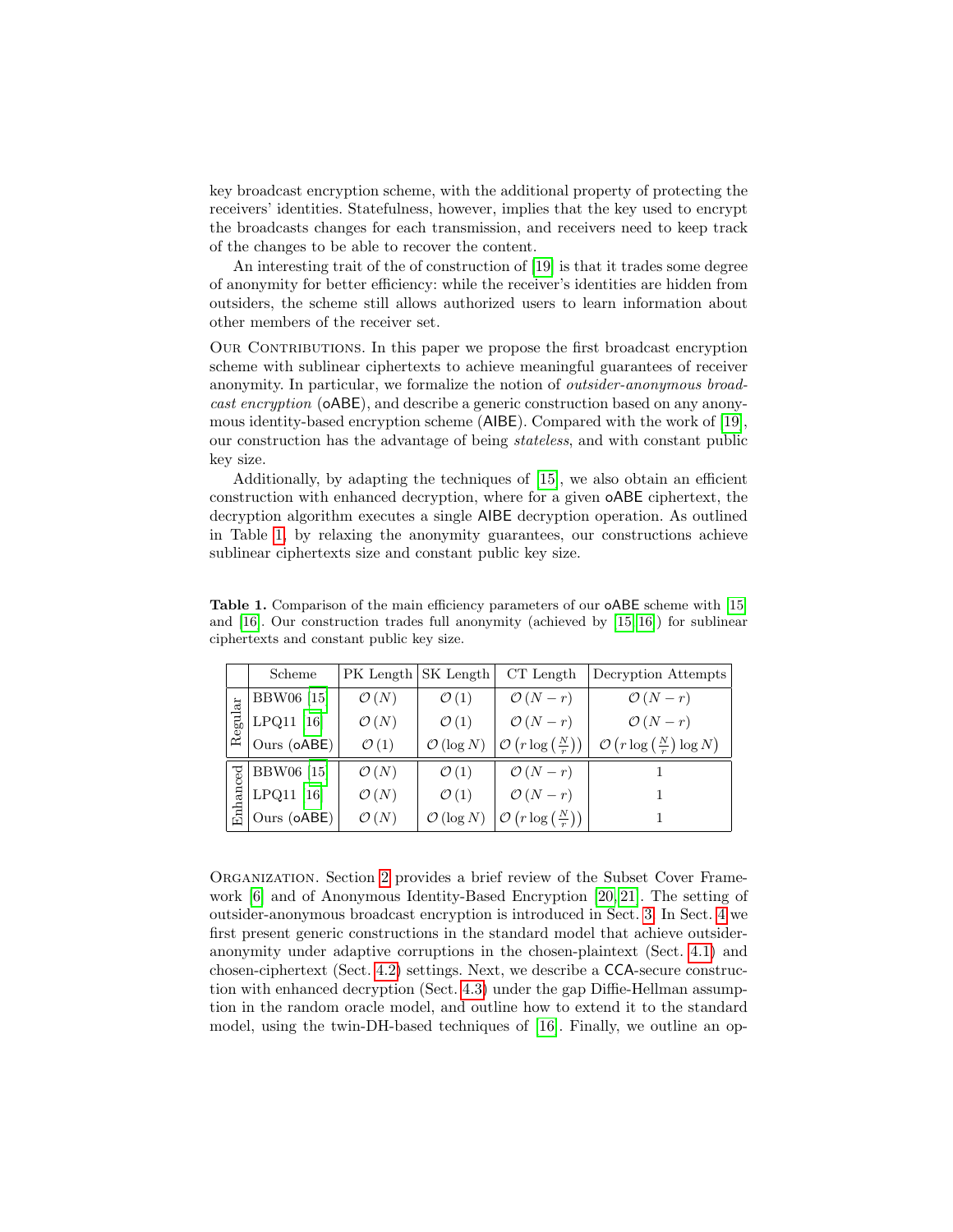timization for the symmetric-key setting to accommodate storage-sensitive systems and attain constant key storage at the Center, while maintaining efficient decryption and logarithmic storage at the receivers (Sect. [4.4\)](#page-12-0).

## <span id="page-3-0"></span>2 Background

#### <span id="page-3-1"></span>2.1 The Subset Cover Framework

The Subset Cover Framework proposed by Naor et al. [\[6\]](#page-14-6) is an environment for defining and analyzing the security of revocation schemes in the symmetric key setting, where only the Center can broadcast. The main idea of this framework is to define a collection S of subsets of the universe of users  $\mathcal{U} = \{1, \ldots, N\}$  in the system, and assign each subset  $S_i \in \mathcal{S}$  a long-lived key, which is also provided to the users belonging to  $S_i$ . When broadcasting a message m, first the Center determines the set of revoked users  $R$ , then it finds a set of disjoint subsets C from the collection S that "covers" the set  $\mathcal{U}\setminus\mathcal{R}$  of receivers, and finally it encrypts the short-lived session key used to encrypt  $m$  under all the long-lived keys associated with each subset in  $\mathcal{C}$ .

In [\[6\]](#page-14-6), the authors also provide two instantiations of revocation schemes in the Subset Cover framework namely, the Complete Subtree (CS) method and the Subset Difference (SD) method. In the CS method, the key assignment is information-theoretic but the ciphertext is  $\mathcal{O}(r \log(\frac{N}{r}))$  long, whereas in the SD method, the ciphertext length is  $\mathcal{O}(2r-1)$  but the key assignment is computational, where  $r$  is the number of revoked users. Although the ciphertext length of the CS method is asymptotically bigger than that of the SD method, we are still interested in the CS method due to its information-theoretic key assignment nature, which seems to be crucial for efficiently preserving the anonymity of the receivers.

Complete Subtree (CS) Method. In the Complete Subtree (CS) method as introduced in  $[6]$ , the N users in the system are represented as the leaves of a full binary tree  $\mathcal T$ . Since this requires N to be a power of 2, dummy users are added to the system in case N is not a power of 2. The collection  $S$  contains all possible complete subtrees of  $\mathcal T$ . More precisely,  $\mathcal S$  contains a subtree for every node  $v_j \in \mathcal{T}$ . Since there are  $2N - 1$  nodes in  $\mathcal{T}$ ,  $|\mathcal{S}| = 2N - 1$ .

As for key assignment, every subtree in  $\mathcal S$  is assigned a long-lived symmetric key which is also made available to the users (leaves) of the given subtree. Since any user  $u_i$ , for  $1 \leq i \leq N$ , is a member of all the subtrees rooted at each node  $v_j$ , for  $1 \leq j \leq \log N + 1$ , in the path from the root of  $\mathcal T$  down to  $u_i$ , the length of the user secret key is  $\mathcal{O}(\log N)$ .

The ciphertext length in the CS method is  $\mathcal{O}(r \log(\frac{N}{r}))$  due to the fact that a logarithmic number of subtrees is required to exclude each of the r revoked users (see [\[6\]](#page-14-6) for further details).

Extension of the CS Method to the Public Key Setting. As mentioned earlier, the original CS method applies in the symmetric key setting. Thus, only the Center can broadcast since only it knows all the long-lived keys associated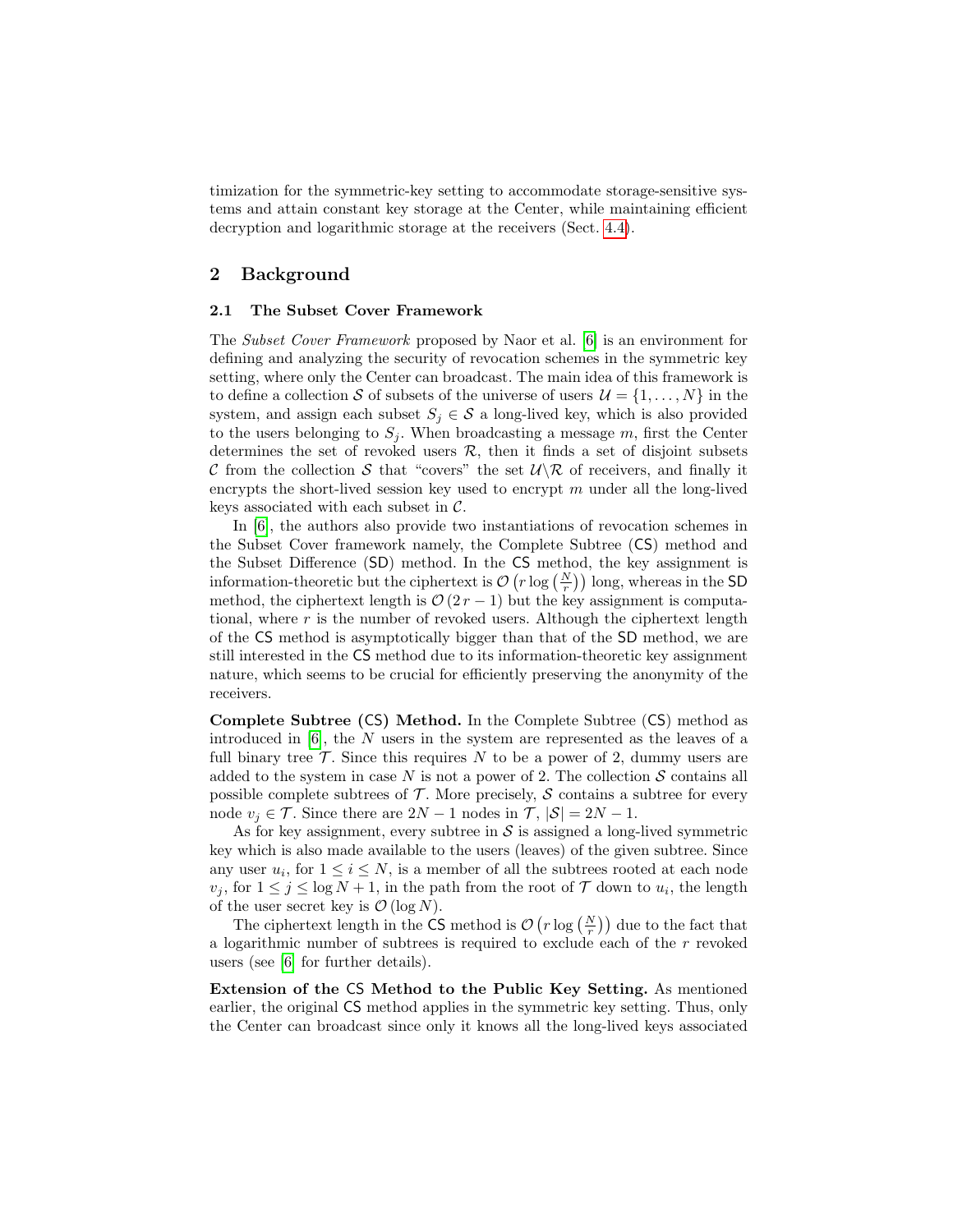with each subtree in  $\mathcal{S}$ . In [\[8\]](#page-14-9), Dodis and Fazio extended the original CS method to the public key setting by using a two step process.

The first step is a unique assignment of hierarchical identifiers (HID) to the nodes in the full binary tree  $\mathcal T$  as follows. First, assign the root of  $\mathcal T$  a special ID, which we refer to as Root. Then, assign each edge of  $\mathcal T$  with ID 0 or 1 depending on whether the edge connects its parent node to the left or right child. Now,  $HID_i$  of any node  $v_i \in \mathcal{T}$  can be computed by concatenating all the edge IDs starting from the root of  $\mathcal T$  down to  $v_j$  and then pre-pending the root ID at the front. Since any prefix of  $HID_j$  of  $v_j$  represents the valid HID of a parent node of  $v_j$ , for the simplicity of notation, we denote  $HID_{i|j}$  the prefix of the hierarchical identifier  $HID_i$  of length j.

The second step is to use Identity-Based Encryption (IBE), further explained in Sect. [2.2,](#page-4-0) to encrypt the short-lived session key during broadcast, essentially porting the original CS method to the public key setting. This allows any user to broadcast a message since the tree structure of the users  $\mathcal T$  and the HIDs of the roots of the subtrees of  $\mathcal T$  are publicly known. In this setting, the Center acts as the trusted authority to provide each user with the  $(\log N + 1)$  IBE secret keys of the HIDs of the roots of the subtrees of  $\mathcal T$  that the user belongs to.

#### <span id="page-4-0"></span>2.2 Anonymous Identity-Based Encryption (AIBE)

Identity-Based Encryption (IBE), originally proposed by Shamir in [\[22\]](#page-14-10), is a public key encryption scheme in which the user public key is an arbitrary bitstring and the user secret key is generated by a trusted authority known as the Private Key Generator (PKG) using its master key. The first implementation of this scheme was given in [\[23\]](#page-14-11) (further implementations can be found in [\[24–](#page-14-12)[26\]](#page-15-0) to name a few).

An IBE scheme is called anonymous, formally called Anonymous Identity-Based Encryption (AIBE), if an adversary cannot distinguish the public key under which a ciphertext is generated. This notion of anonymity was first introduced in [\[20\]](#page-14-7). Subsequent implementations can be found in [\[27\]](#page-15-1) and [\[21\]](#page-14-8). Given below is the formal definition of an AIBE scheme. We refer the reader to [\[20\]](#page-14-7) for further details including the formal definition of security.

Definition 1. An anonymous identity-based encryption (AIBE) scheme, associated with a message space MSP, and a ciphertext space CSP, is a tuple of probabilistic polynomial algorithms (Init, Ext, Enc, Dec) such that:

- $(PK, MSK) \leftarrow \text{Init}(1^{\lambda})$ : The initialization algorithm lnit takes as input the security parameter  $1^{\lambda}$ , and outputs the public key PK and the master secret key MSK of the system.
- $sk_i \leftarrow \text{Ext(PK, MSK, ID)}$ : The key extraction algorithm Ext takes as input the public parameters PK, the master secret key MSK, and an identifier  $ID_i \in$  ${0,1}^*$ . It outputs the secret key sk<sub>i</sub> capable of decrypting ciphertexts intended for the holder of the given identifier  $ID_i$ .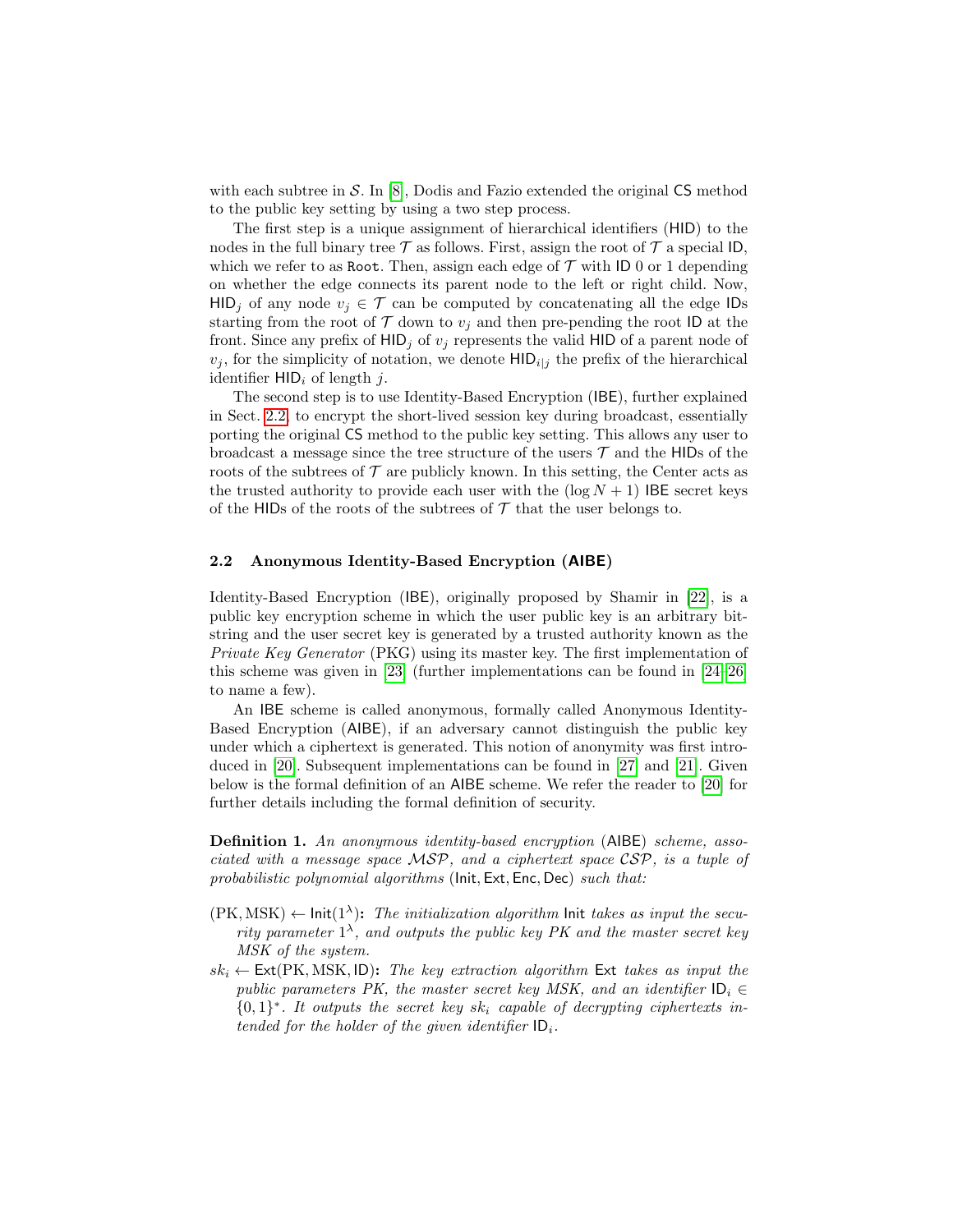- $c \leftarrow \mathsf{Enc}(\mathrm{PK}, \mathsf{ID}, m)$ : The encryption algorithm  $\mathsf{Enc}$  algorithm takes as input the public parameters PK, an identifier  $ID_i \in \{0,1\}^*$ , and a message  $m \in \mathcal{MSP}$ . It then outputs a ciphertext  $c \in \mathcal{CSP}$ .
- $m/\perp := \textsf{Dec}(\textsf{PK}, sk_i, c)$ : Given a secret key sk<sub>i</sub> and a ciphertext  $c \in \mathcal{CSP}$ , the decryption algorithm Dec either outputs a message  $m \in \mathcal{MSP}$  or the failure symbol  $\perp$ . We assume that Dec is deterministic.

CORRECTNESS. For every  $\mathsf{ID}_i \in \{0,1\}^*$  and every  $m \in \mathcal{MSP}$ , if  $sk_i$  is the secret key output by  $\mathsf{Ext}(\mathrm{PK},\mathrm{MSK},\mathsf{ID}),$  then  $\mathsf{Dec}(\mathrm{PK},\mathit{sk}_i,\mathsf{Enc}(\mathrm{PK},\mathsf{ID},m))=m.$ 

WEAKLY ROBUST AIBE. The *Robust Encryption*, formalized by Abdalla et al. [\[28\]](#page-15-2), requires that it is hard to produce a ciphertext that is valid for two different users. In [\[28\]](#page-15-2), the authors define two types of robustness, strong and weak. Informally, an AIBE scheme is called weakly robust, if any adversary has negligible advantage in producing two identities  $ID_0$ ,  $ID_1$  and a message m such that the encryption of m under  $ID_0$  can be decrypted with the private key associated with ID<sup>1</sup> leading to a non-⊥ result. In [\[28\]](#page-15-2), the authors also provide a transformation algorithm which makes possible to obtain a weakly robust AIBE scheme from a regular AIBE one.

## <span id="page-5-0"></span>3 Outsider-Anonymous Broadcast Encryption (oABE)

#### 3.1 The Setting

Definition 2. An outsider-anonymous broadcast encryption (oABE) scheme, associated with a universe of users  $U = \{1, \ldots, N\}$ , a message space MSP, and a ciphertext space  $CSP$ , is a tuple of probabilistic polynomial algorithms (Setup, KeyGen, Encrypt, Decrypt) such that:

- $(PK, MSK) \leftarrow$  Setup $(1^{\lambda}, N)$ : The Setup algorithm takes as input the security parameter  $1^{\lambda}$  and the number of users in the system N. It outputs the public key PK and the master secret key MSK of the system.
- $sk_i \leftarrow \text{KeyGen(PK, MSK}, i)$ : The key generation algorithm KeyGen takes as input the public parameters PK, the master secret key MSK, and a user  $i \in U$ . It outputs the secret key  $sk_i$  of the user i.
- $c \leftarrow$  Encrypt(PK, S, m): The Encrypt algorithm takes as input the public parameters PK, the set of receivers  $S \subseteq U$ , and a message  $m \in \mathcal{MSP}$ . It then outputs a ciphertext  $c \in \mathcal{CSP}$ .
- $m/\bot := \mathsf{Decrypt}(\mathrm{PK}, sk_i, c)$ : Given a secret key s $k_i$  and a ciphertext  $c \in \mathcal{CSP},$ the Decrypt algorithm either outputs a message  $m \in \mathcal{MSP}$  or the failure symbol  $\perp$ . We assume that Decrypt is deterministic.

CORRECTNESS. For every  $S \subseteq U$ , every  $i \in S$ , and every  $m \in \mathcal{MSP}$ , if  $sk_i$  is the secret key output by  $\mathsf{KeyGen}(\mathrm{PK},\mathrm{MSK},i)$  then  $\mathsf{Decrypt}(\mathrm{PK},\mathit{sk}_i,\mathsf{Encrypt}(\mathrm{PK},S,\mathsf{C})$  $m)$ ) = m.

Notice that the decryption algorithm in the above definition does not require the set of recipients  $S$  as an input. We stress that this is crucial for providing any level of anonymity in a broadcast encryption scheme.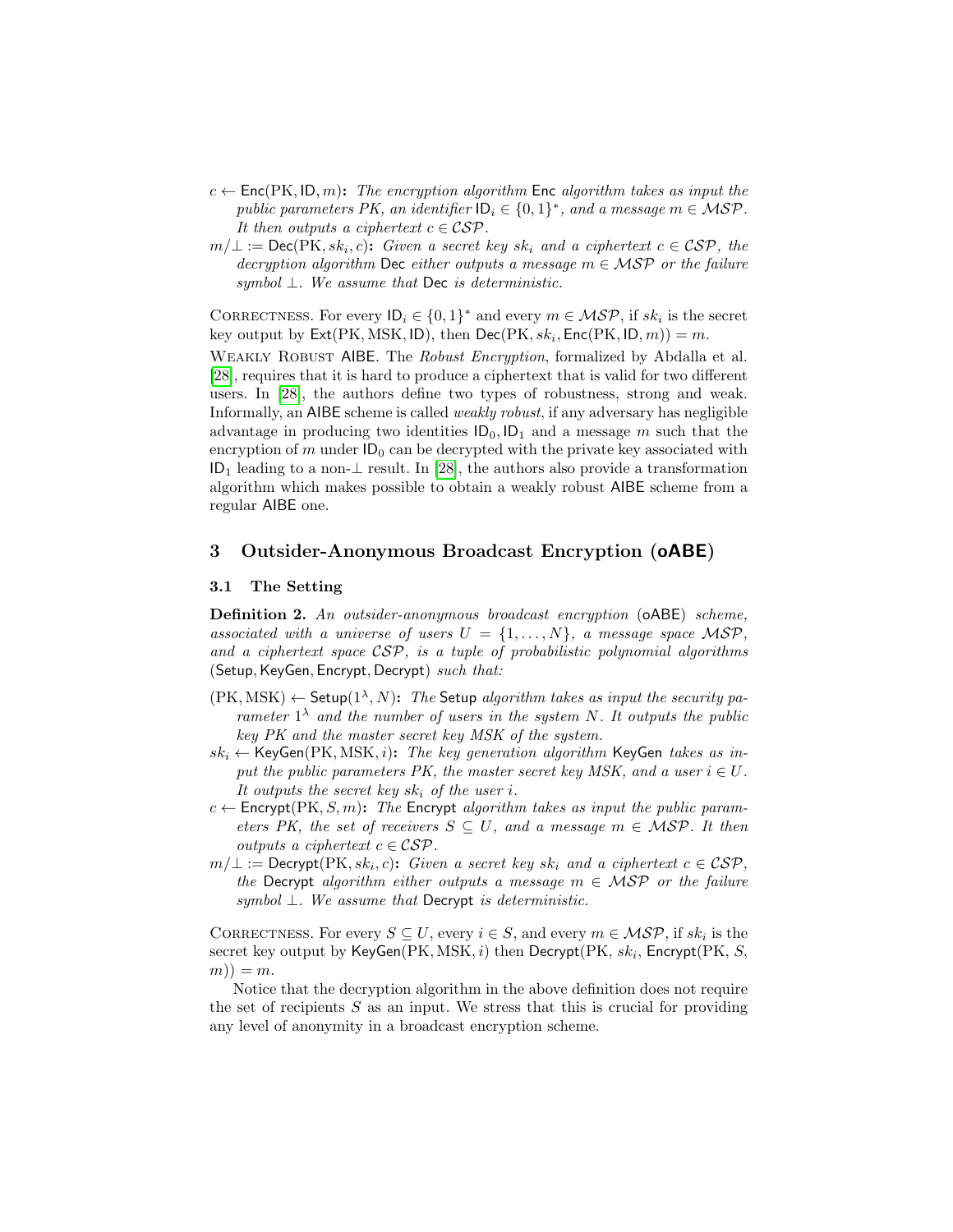#### 3.2 The Security Model

DEGREES OF ANONYMITY. The degree of recipient-set anonymity captured in our security model, which we call outsider-anonymity, lies between the complete lack of protection that characterizes traditional broadcast encryption schemes as introduced in [\[2,](#page-13-1)[14\]](#page-14-0), and the full anonymity provided in schemes such as [\[15,](#page-14-1)[16\]](#page-14-2). In an oABE scheme, when the adversary receives a ciphertext of which she is not a legal recipient, she will be unable to learn anything about the identities of the legal recipients (let alone the contents of the ciphertext). Still, for those ciphertexts for which the adversary is in the authorized set of recipients, she might also learn the identities of some the other legal recipients. This seems a natural relaxation, since often the contents of the communication already reveals something about the recipient set. At the same time, our new intermediate definition of security might allow the construction of more efficient anonymous broadcast encryption schemes; for example, in Sect. [4](#page-7-0) we describe the first broadcast encryption scheme with sub-linear ciphertexts that attains some meaningful recipient-set anonymity guarantees.

CCA Security. We now present the security requirements for a broadcast encryption scheme to be outsider-anonymous against chosen-ciphertext attacks (CCA). First we define the CCA of an oABE scheme as a game, which we term oABE-IND-CCA, played between a probabilistic polynomial time (PPT) adversary  $A$  and a challenger  $C$ . The security requirement is that  $A$ 's advantage of winning the oABE-IND-CCA game is negligible. The high-level idea of this game is for any two sets of recipients  $S_0, S_1 \in U$ , A cannot distinguish between a ciphertext intended for the recipient set  $S_0$  and a ciphertext intended for the recipient set  $S_1$  given the fact that the  $A$  does not possess the secret key of any user in  $S_0 \cup S_1$ . We require the two sets  $S_0, S_1$  be the same size in order to avoid trivial attacks. The formal definitions follow.

**Definition 3.** The oABE-IND-CCA game defined for an oABE scheme  $\Pi$  = (Setup, KeyGen, Encrypt, Decrypt), a PPT adversary  $A$ , and a challenger  $C$  is as follows:

- **Setup:** C runs (PK, MSK)  $\leftarrow$  Setup( $1^{\lambda}$ , N) and gives A the resulting public key PK, keeping the master secret key MSK to itself. C also initializes the set of revoked users Rev to be empty.
- **Phase 1:** A adaptively issues queries  $q_1, \ldots, q_m$  where each  $q_i$  is one of the following:
	- Secret key query i: A requests the secret key of the user  $i \in U$ .
		- C runs  $sk_i \leftarrow \text{KeyGen}(\text{PK}, \text{MSK}, i)$  to generate the secret key  $sk_i$  of the user i, adds i to Rev, and sends  $sk_i$  to A.
	- Decryption query  $(i, c)$ : A issues a decryption query where  $i \in U$  and  $c \in \mathcal{CSP}$ . First, C runs  $sk_i \leftarrow \text{KeyGen}(\text{PK}, \text{MSK}, i)$  to generate the secret key  $sk_i$  of the user i. Then, it runs Decrypt  $(PK, sk_i, c)$  and gives the output to A.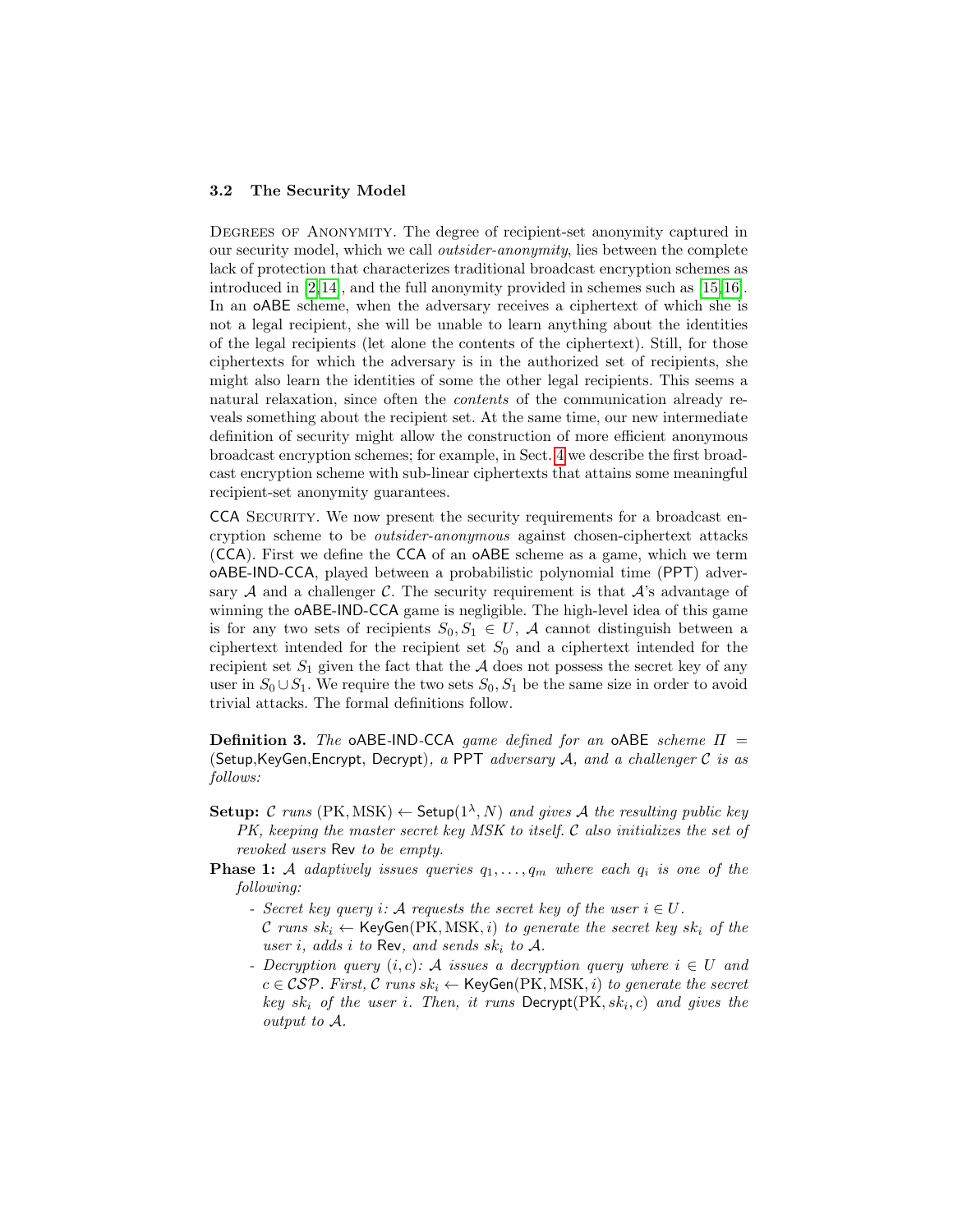- **Challenge:** A gives C two equal length messages  $m_0, m_1 \in \mathcal{MSP}$  and two equal length sets of user identities  $S_0, S_1 \subseteq U$  with the restriction that Rev  $\cap (S_0 \cup$  $S_1$  =  $\emptyset$ . C picks a random bit  $b \in \{0,1\}$ , runs  $c^* \leftarrow$  Encrypt(PK,  $S_b$ ,  $m_b$ ), and sends  $c^*$  to  $A$ .
- **Phase 2:** A adaptively issues additional queries  $q_{m+1}, \ldots, q_n$  where each  $q_i$  is one of the following:
	- Secret key query i such that  $i \notin S_0 \cup S_1$ .
	- Decryption query  $(i, c)$  such that, if  $i \in S_0 \cup S_1$ , then  $c \neq c^*$ .

In both cases, C responds as in Phase 1.

**Guess:** The A output a guess  $b' \in \{0,1\}$  and wins if  $b' = b$ .

We refer to such an adversary A as an **oABE-IND-CCA** adversary. The advantage of A winning the above game is defined as,

$$
Adv_{A,II}^{\text{oABE-IND-CCA}} = \left| \Pr \left[ b' = b \right] - \frac{1}{2} \right|
$$

The probability is over the random bits used by the adversary A and the challenger C.

**Definition 4.** An oABE scheme  $\Pi$  = (Setup, KeyGen, Encrypt, Decrypt) is (t,  $q_{sk}$ ,  $q_d$ ,  $\epsilon$ )-secure if for any t-time **oABE-IND-CCA** adversary A making at most  $q_{sk}$  chosen secret key queries and at most  $q_d$  chosen decryption queries, we have that  $\mathsf{Adv}_{\mathcal{A},\Pi}^{\mathsf{oABE-IND-CCA}} \leq \epsilon$ . As a shorthand, we say that  $\Pi$  is  $(t, q_{sk}, q_d, \epsilon)$ oABE-IND-CCA secure.

CPA Security. The chosen plaintext attack (CPA) of an oABE scheme is defined similar to the oABE-IND-CCA game with the restriction that the adversary is not allowed to issue any decryption queries during *Phase 1* and *Phase 2*. The adversary is still allowed to issue secret key queries. The CPA security game is termed oABE-IND-CPA.

<span id="page-7-2"></span>Definition 5. An oABE scheme  $\Pi =$  (Setup, KeyGen, Encrypt, Decrypt) is (t,  $q_{sk}, \epsilon$ )-oABE-IND-CPA secure if  $\Pi$  is  $(t, q_{sk}, 0, \epsilon)$ -oABE-IND-CCA secure.

Remark 1. Our definition of security of an outsider-anonymous broadcast encryption scheme can be easily transformed to a definition of security of a fully anonymous broadcast encryption scheme by changing the restriction in the challenge phase, which is currently  $\text{Rev} \cap (S_0 \cup S_1) = \emptyset$ , to  $\text{Rev} \cap (S_0 \triangle S_1) = \emptyset$ .

## <span id="page-7-0"></span>4 Our Constructions

We now present a CPA secure construction and two CCA secure constructions of outsider-anonymous broadcast encryption (oABE) schemes. In a nutshell, the key point of our constructions is to combine an anonymized version of the publickey extension by Dodis and Fazio [\[8\]](#page-14-9) of the CS method by Naor et al. [\[6\]](#page-14-6) with a

<span id="page-7-1"></span><sup>&</sup>lt;sup>3</sup> For any two sets  $S_0, S_1$ , their symmetric difference is denoted by  $S_0 \triangle S_1$ .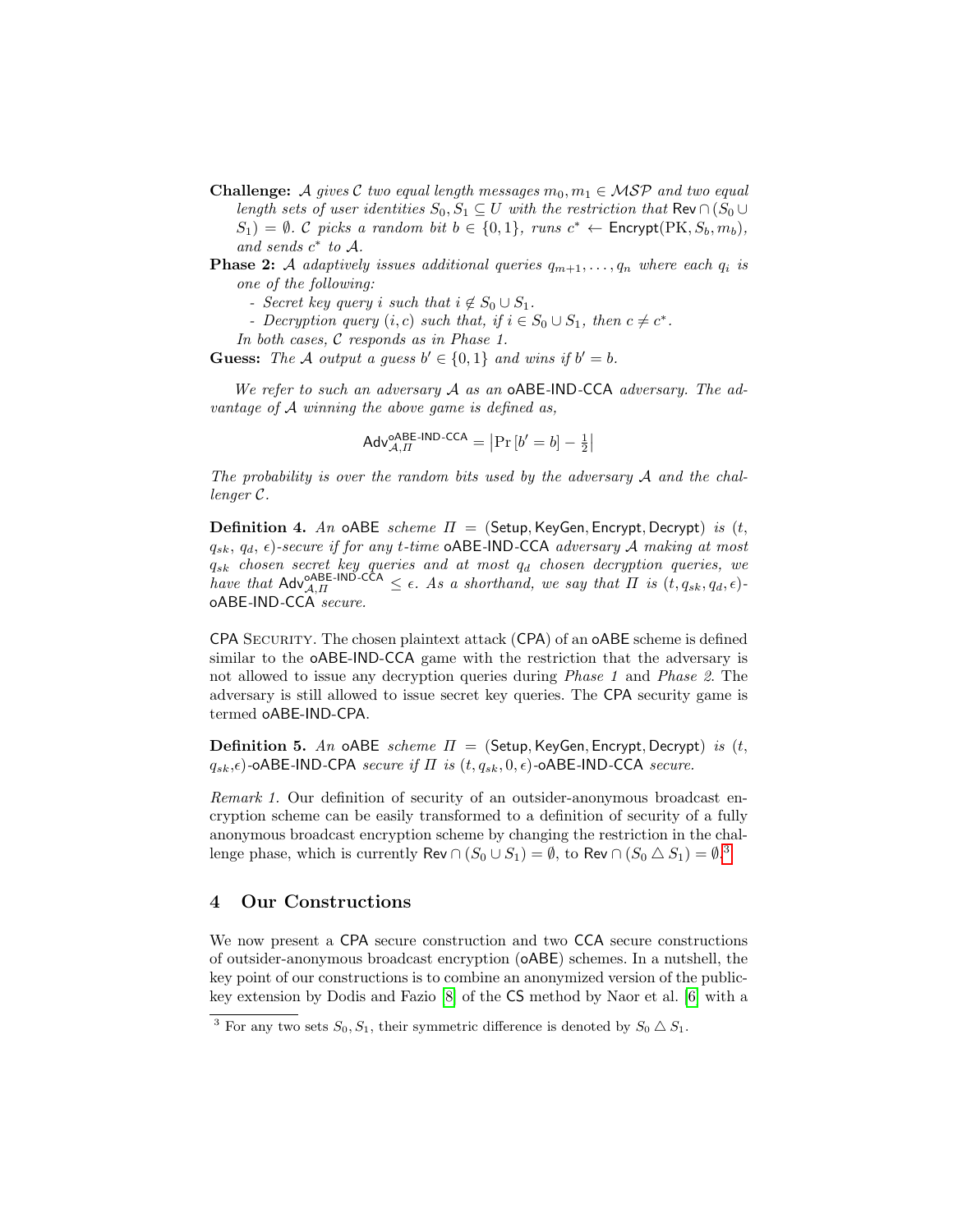fully secure weakly robust AIBE scheme such as [\[21\]](#page-14-8). Notice that our approach can be seen as a framework for achieving an oABE scheme by using any weakly robust AIBE scheme as an underlying primitive.

The ciphertext length in all constructions is  $\mathcal{O}(r \log(\frac{N}{r}))$  times the ciphertext length of the underlying AIBE scheme, and the user secret key length is  $\mathcal{O}(\log N)$  times the user secret key length of the underlying AIBE scheme, where r is the number of revoked users and  $N$  is the total number of users in the system.

We provide two generic public-key constructions: a CPA secure construction in Sect. [4.1](#page-8-0) and a CCA secure construction in Sect. [4.2.](#page-9-0) The limitation with both of these constructions is that on average, the Decrypt algorithm attempts  $\mathcal{O}(r \log(\frac{N}{r}) \log N)$  decryption operations of the underlying AIBE scheme. In Sect. [4.3,](#page-10-0) we present an optimized CCA secure construction in which for a given oABE ciphertext, the Decrypt algorithm executes a single AIBE decryption operation.

#### <span id="page-8-0"></span>4.1 A Generic CPA Public-Key Construction

Given a weakly robust AIBE scheme  $\Pi' = (Init, Ext, Enc, Dec)$ , we construct an oABE scheme  $\Pi =$  (Setup, KeyGen, Encrypt, Decrypt) as follows. Let  $\mathcal T$  denote the binary tree of N users in the system with respect to the CS method. For simplicity, we assume below that  $N = 2<sup>n</sup>$ .

Setup( $1^{\lambda}$ , N): Obtain (PK', MSK')  $\leftarrow$  lnit( $1^{\lambda}$ ). Output the PK and MSK as follows,

$$
PK = (PK', N) \qquad \text{MSK} = \text{MSK}'
$$

KeyGen(PK, MSK, i): Let  $HID_i = (Root, ID_1, ..., ID_n)$  be the hierarchical identifier associated with the user i in the binary tree  $\mathcal{T}$ . For  $j = 1$  to  $n + 1$ , compute  $sk_{i,j} \leftarrow \text{Ext(PK}', \text{MSK}', \text{HID}_{i|j})$ . Output the secret key  $sk_i$  of the user  $i$  as follows,

$$
sk_i = (sk_{i,1},\ldots, sk_{i,n+1})
$$

Encrypt( $PK, S, m$ ): Let Cover be the family of subtrees covering the set of receivers S according to the CS method. For each subtree  $T_j$  in Cover, let  $HID_j$ be the hierarchical identifier associated with the root of  $T_j$ . Let  $l = | \text{Cover}|$ ,  $r = N - |S|$  and  $L = \lfloor r \log \left( \frac{N}{r} \right) \rfloor$ .

For  $1 \leq j \leq l$ , compute  $c_j \leftarrow \text{Enc}(\text{PK}', \text{HID}_j, m)$ . Choose  $\widetilde{m} \stackrel{\text{g}}{\leftarrow} \mathcal{MSP}$ .<br>For  $l+1 \leq i \leq l$ , compute  $c_{i+1} \in \text{Enc}(\text{PK}', \text{dummy}, \widetilde{m})$ , where during For  $l + 1 \leq j \leq L$ , compute  $c_j \leftarrow \text{Enc}(\overrightarrow{PK}, \text{dummy}, \widetilde{m})$ , where dummy is a special identifier used to obtain padding ciphertext components. Output the special identifier used to obtain padding ciphertext components. Output the ciphertext  $c$  as follows,

$$
c = (c_{\pi(1)}, \ldots, c_{\pi(L)})
$$

where  $\pi : \{1, \ldots, L\} \to \{1, \ldots, L\}$  is a random permutation.<sup>[4](#page-8-1)</sup>

<span id="page-8-1"></span> $4$  For the simplicity of exposition, our construction encrypts the actual message  $m$ . The ciphertext length could be further reduced by using a hybrid encryption where  $m$  is encrypted using a symmetric key encryption algorithm with a symmetric key  $k$ , and  $k$  is then encrypted using the **oABE** scheme.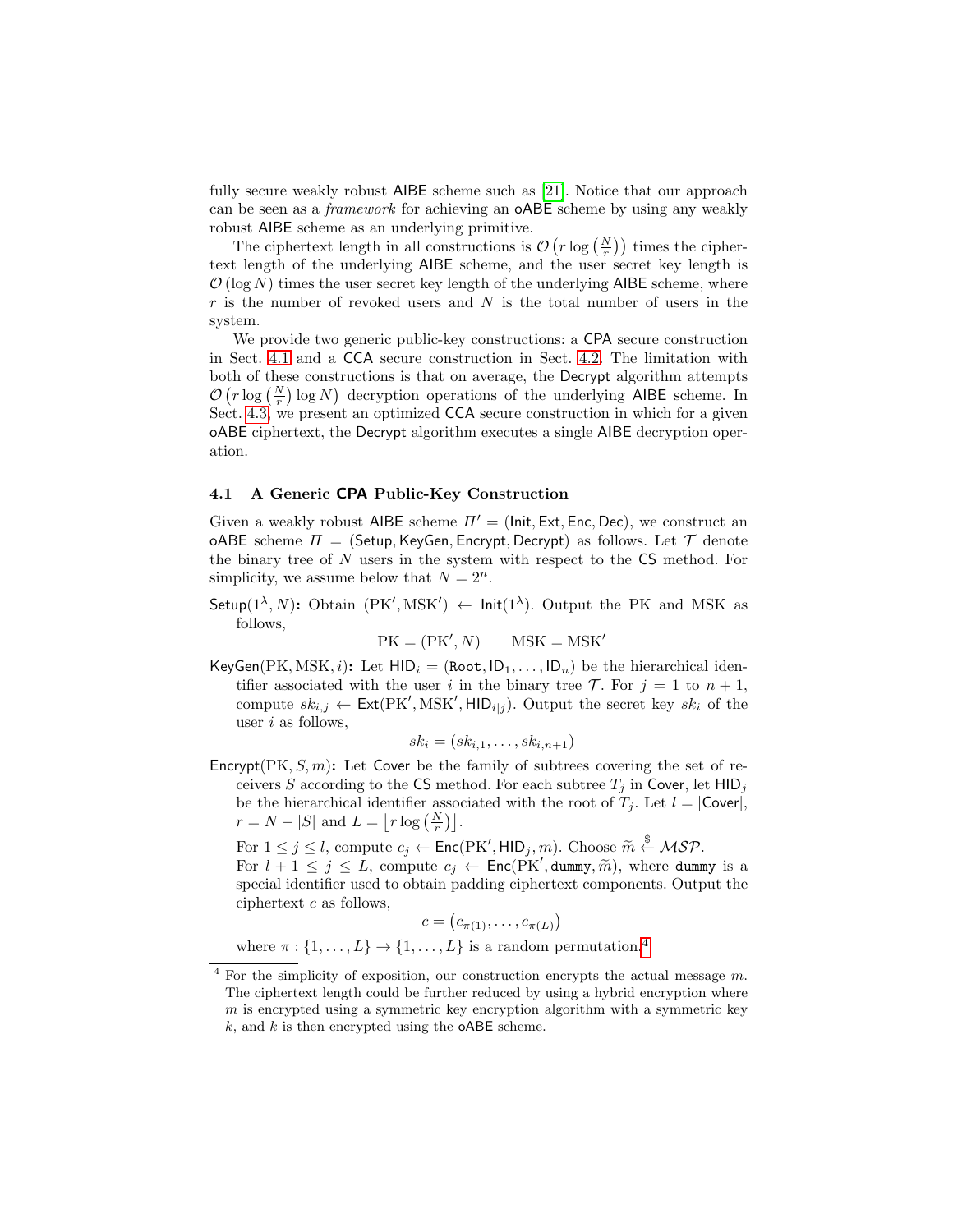Decrypt(PK,  $sk_i$ , c): Parse the secret key  $sk_i$  as the tuple  $(sk_{i,1}, \ldots, sk_{i,n+1})$  and the ciphertext c as the tuple  $(c_1, \ldots, c_L)$ . For  $k = 1$  to  $n + 1$ ,

- 1. For  $j = 1$  to  $L$ ,
	- (a) Compute  $m \leftarrow \mathsf{Dec}(\mathrm{PK}', sk_{i,k}, c_j)$ .
	- (b) If  $m \neq \perp$ , return m. Otherwise, continue to next j.
- 2. If  $k = n + 1$ , return  $\perp$ . Otherwise, continue to next k.

The correctness of this CPA secure generic public-key construction follows from the correctness of the underlying AIBE scheme. In Theorem [1](#page-9-1) (whose proof is provided in Appendix [A.1\)](#page-15-3), we establish the security of the above generic public-key construction based on the security of the underlying AIBE scheme.

<span id="page-9-1"></span>**Theorem 1.** If  $\Pi' = (\text{Init}, \text{Ext}, \text{Enc}, \text{Dec})$  is  $(t, q_{sk}, \epsilon)$ -AIBE-IND-CPA secure, then the above construction is  $(t, q_{sk}, 2 \epsilon r \log(\frac{N}{r}))$ -oABE-IND-CPA secure.

PARAMETERS. When the above construction is instantiated with Gentry's Fully Secure IBE scheme in the CPA setting [\[21\]](#page-14-8), we obtain the following parameter lengths. MSK is just one element in  $\mathbb{Z}_p$  and the integer N. PK is only 3 group elements in G. The user secret key consists of  $(\log N + 1)$  elements in  $\mathbb{Z}_p$  and  $(\log N + 1)$  elements in G. The ciphertext consists of  $\lfloor r \log \left( \frac{N}{r} \right) \rfloor$  elements in G and  $2\lfloor r \log\left(\frac{N}{r}\right) \rfloor$  elements in  $\mathbb{G}_{T}$ . Also notice that the Enc algorithm in Gentry's AIBE scheme does not require any pairing computations since they can be precomputed.

#### <span id="page-9-0"></span>4.2 A Generic CCA Public-Key Construction

Given a weakly robust AIBE scheme  $\Pi' = (\text{Init}, \text{Ext}, \text{Enc}, \text{Dec})$  and a strongly existentially unforgeable one-time signature scheme  $\Sigma = (Sig\text{-Gen}, Sy\text{-Gr}), V\text{-fr}, V$ , we construct an oABE scheme  $\Pi =$  (Setup, KeyGen, Encrypt, Decrypt) as follows. Let  $\mathcal T$  denote the binary tree of N users in the system with respect to the CS method. For simplicity, we assume below that  $N = 2<sup>n</sup>$ .

Setup( $1^{\lambda}$ , N): Obtain (PK', MSK')  $\leftarrow$  lnit( $1^{\lambda}$ ). Output the PK and MSK as follows,

$$
PK = (PK', N) \qquad \text{MSK} = \text{MSK}'
$$

KeyGen(PK, MSK, i): Let  $HID_i = (Root, ID_1, ..., ID_n)$  be the hierarchical identifier associated with the user i in the binary tree  $\mathcal{T}$ . For  $j = 1$  to  $n + 1$ , compute  $sk_{i,j} \leftarrow \text{Ext(PK}', \text{MSK}', \text{HID}_{i|j})$ . Output the secret key  $sk_i$  of the user  $i$  as follows,

$$
sk_i = (sk_{i,1},\ldots, sk_{i,n+1})
$$

- Encrypt(PK, S, m): Generate (VK, SK)  $\leftarrow$  Sig-Gen(1<sup> $\lambda$ </sup>). Let Cover be the family of subtrees covering the set of receivers S according to the CS method. For each subtree  $T_j$  in Cover, let  $HID_j$  be the hierarchical identifier associated with the root of  $T_j$ .
	- Let  $l = |\text{Cover}|, r = N |S| \text{ and } L = \lfloor r \log \left( \frac{N}{r} \right) \rfloor.$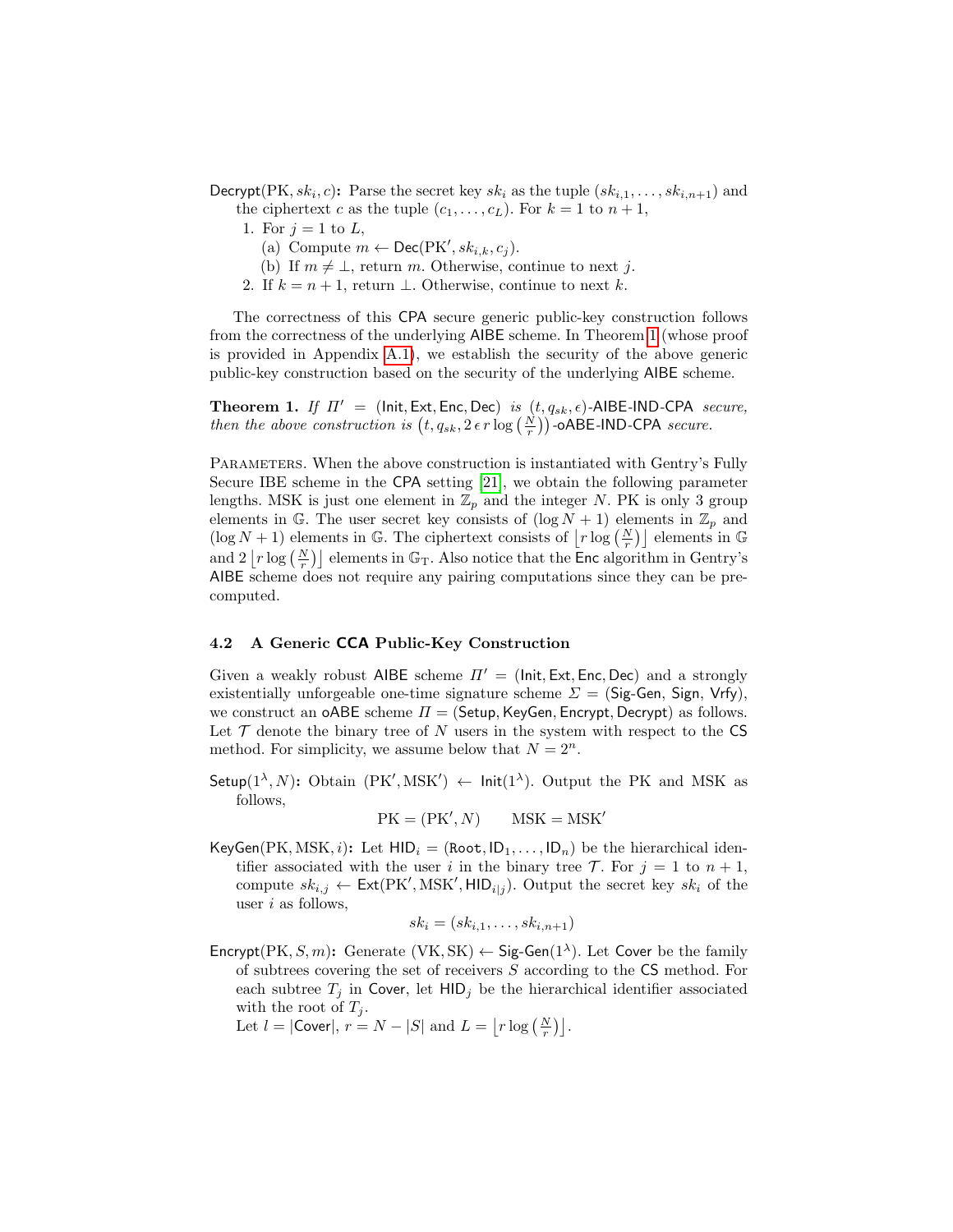For  $1 \leq j \leq l$ , compute  $c_j \leftarrow \text{Enc}(\text{PK}', \text{HID}_j, \text{VK}||m)$ . Let  $\tilde{m}$  be a ran-<br>dom string of the same langth as  $\text{VK}'||m$ . For  $l+1 \leq i \leq I$  compute dom string of the same length as  $VK \mid m$ . For  $l + 1 \leq j \leq L$ , compute  $c_j \leftarrow \text{Enc}(\text{PK}', \text{dummy}, \tilde{m})$ , where dummy is a special identifier used to obtain padding ciphertext components. Compute the ciphertext  $c$  as follows,

$$
c = (c_{\pi(1)}, \ldots, c_{\pi(L)})
$$

where  $\pi : \{1, \ldots, L\} \to \{1, \ldots, L\}$  is a random permutation. Generate  $\sigma \leftarrow$  Sign<sub>SK</sub>(VK||c), and output  $C = \sigma || c$ .

Decrypt(PK,  $sk_i$ , C): Parse the secret key  $sk_i$  as the tuple  $(sk_{i,1},\ldots, sk_{i,n+1})$ and the ciphertext C as the tuple  $\sigma || (c_1, \ldots, c_L)$ . For  $k = 1$  to  $n + 1$ 

- 1. For  $j = 1$  to L
	- (a) Compute  $m' \leftarrow \mathsf{Dec}(\mathrm{PK}', sk_{i,k}, c_j)$ .
	- (b) If  $m' \neq \perp$ , parse  $m' = \text{VK}||m$ , and return m if  $\text{Vrfy}(\text{VK}, \sigma, \text{VK}||c)$ . Otherwise, continue to next  $i$ .
- 2. If  $k = n + 1$ , return  $\perp$ . Otherwise, continue to next k.

The correctness of this CCA secure generic public-key construction follows from the correctness of the underlying  $\Sigma$  and AIBE schemes. Next, in Theorem [2](#page-10-1) (whose proof is provided in the full version of this paper [\[29\]](#page-15-4)), we establish the security of the above generic public-key construction based on the security of the underlying  $\Sigma$  and AIBE schemes.

<span id="page-10-1"></span>**Theorem 2.** If  $\Sigma = (\text{Sig-Gen}, \text{Sign}, \text{Vrfy})$  is  $(t, \epsilon_1)$ -strongly existentially unforgeable and  $\Pi' =$  (Init, Ext, Enc, Dec) is  $(t, q_{sk}, q_d, \epsilon_2)$ -AIBE-IND-CCA secure, then the above construction is  $(t, q_{sk}, q_d, 2(\epsilon_1 + \epsilon_2) r \log(\frac{N}{r}))$ - $\circ$ ABE-IND-CCA secure.

PARAMETERS. The parameter lengths of the above construction when instantiated with Gentry's Fully Secure IBE scheme in the CCA setting [\[21\]](#page-14-8) are as follows. MSK is one element in  $\mathbb{Z}_p$  and the integer N. PK consists of 5 group elements in  $\mathbb G$  and the definition of a hash function  $H$  from a family of universal one-way hash functions. The user secret key consists of  $3(\log N + 1)$  elements in  $\mathbb{Z}_p$  and  $3(\log N + 1)$  elements in G. The ciphertext consists of  $\left[ r \log \left( \frac{N}{r} \right) \right]$ elements in G and  $3\lfloor r\log\left(\frac{N}{r}\right)\rfloor$  elements in G<sub>T</sub>. Similar to Gentry's CPA secure AIBE construction, the Enc algorithm in the CCA secure construction does not require any pairing computations since they can be pre-computed.

#### <span id="page-10-0"></span>4.3 An Enhanced CCA Public-Key Construction

The main limitation of our generic public-key constructions is the running time of the decryption algorithm. As described in the opening paragraphs of Sect. [4,](#page-7-0) decryption amounts to performing  $\mathcal{O}\left(r\log\left(\frac{N}{r}\right)\log N\right)$  AIBE decryption attempts on average. The root cause behind this limitation is the decryption process's inability to identify the correct AIBE ciphertext component efficiently. In this section, we describe an enhancement of our generic public-key construction under the gap Diffie-Hellman assumption, in the random oracle model. The main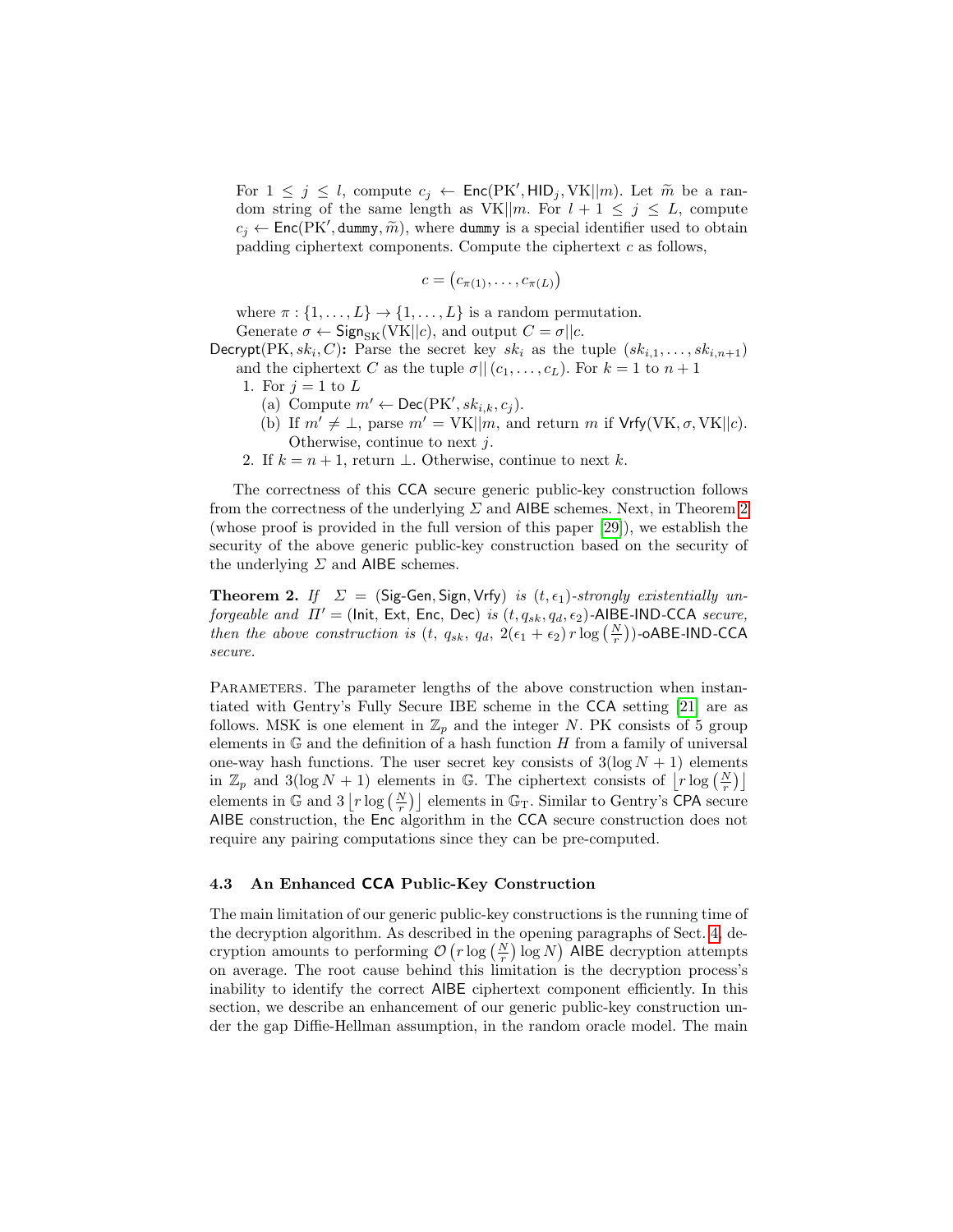idea of this enhancement is to adapt the techniques of [\[15\]](#page-14-1) to the structure of our ciphertexts and attach a unique tag to each AIBE ciphertext component of a given oABE ciphertext. With this optimization, the Decrypt algorithm is able to identify the correct AIBE ciphertext component via a linear search through the whole **oABE** ciphertext components, at which point a single AIBE decryption operation suffices to recover the original plaintext. This yields an asymptotic decryption time of  $\mathcal{O}(r \log(\frac{N}{r}) \log N)$ , but in fact this is in a sense an overestimate, since the cost of searching for the correct ciphertext component is much less than carrying out multiple decryption attempts.

Given a weakly robust AIBE scheme  $\Pi' = (Init, Ext, Enc, Dec)$  and a strongly existentially unforgeable one-time signature scheme  $\Sigma = (Sig\text{-}\mathsf{Gen}, \mathsf{Sign}, \mathsf{Vrfy}),$ we construct an optimized oABE scheme  $\Pi =$  (Setup, KeyGen, Encrypt, Decrypt) as follows. Let  $\mathcal T$  denote the binary tree of N users in the system with respect to the CS method. For simplicity, we assume below that  $N = 2<sup>n</sup>$ . Let  $\mathbb{G} = \langle g \rangle$  be a group with prime order  $q > 2<sup>\lambda</sup>$  in which CDH is hard and DDH is easy, where g is a group generator. Let  $H': \mathbb{G} \to \{0,1\}^{\lambda}$  be a cryptographic hash function that will be modeled as a random oracle in the security analysis.

Setup( $1^{\lambda}, N$ ): Obtain (PK', MSK')  $\leftarrow$  Setup'( $1^{\lambda}$ ). For each node (with the hierarchical identifier HID) in T, draw  $a_{\text{HID}} \stackrel{\$}{\leftarrow} \mathbb{Z}_q^*$ , and compute  $y_{\text{HID}} = g^{a_{\text{HID}}}.$ Output the PK and MSK as follows,

$$
\mathrm{PK} = \left(\mathrm{PK}', N, \mathbb{G}, g, \{y_{\text{HID}}\}_{\text{HID} \in \mathcal{T}}\right) \qquad \mathrm{MSK} = \left(\mathrm{MSK}', \{a_{\text{HID}}\}_{\text{HID} \in \mathcal{T}}\right)
$$

KeyGen(PK, MSK, i): Let  $HID_i = (Root, ID_1, ..., ID_n)$  be the hierarchical identifier associated with the user i in the binary tree  $\mathcal{T}$ . For  $j = 1$  to  $n + 1$ , set  $\overline{sk}_{i,j} = a_{\text{HID}_{i|j}}$ , and compute  $sk_{i,j} \leftarrow \text{Init}(\overline{PK}', \text{MSK}', \text{HID}_{i|j})$ . Output the secret key  $sk_i$  of the user i as follows,

$$
sk_i = \left( \left( \overline{sk}_{i,1}, sk_{i,1} \right), \ldots, \left( \overline{sk}_{i,n+1}, sk_{i,n+1} \right) \right)
$$

Encrypt(PK, S, m): Generate (VK, SK)  $\leftarrow$  Sig-Gen(1<sup> $\lambda$ </sup>). Let Cover be the family of subtrees covering the set of receivers S according to the CS method. For each subtree  $T_j$  in Cover, let  $HID_j$  be the hierarchical identifier associated with the root of  $T_j$ .

Let  $l = |\text{Cover}|, r = N - |S|$  and  $L = \lfloor r \log \left( \frac{N}{r} \right) \rfloor$ . Draw  $s \stackrel{\$}{\leftarrow} \mathbb{Z}_q^*$ , and compute  $\overline{c}_0 = g^s.$ 

For  $1 \leq j \leq l$ , compute  $\overline{c}_j = H'(y_{\text{HID}_j}^s)$ ,  $c_j \leftarrow \text{Enc}(\text{PK}', \text{HID}_j, \text{VK} || y_{\text{HID}_j}^s || m)$ . Let  $\widetilde{m}$  be a random string of the same length as  $VK||\overline{c}_0||m$ . For  $l+1 \leq j \leq L$ , set  $s_j \overset{\$}{\leftarrow} \mathbb{Z}_q^*$ , and compute  $\overline{c}_j = H'(g^{s_j}), c_j \leftarrow \text{Enc}(\text{PK}', \text{dummy}, \widetilde{m}),$  where dummy is a special identifier used to obtain padding ciphertext components. Compute the ciphertext  $c$  as follows,

$$
c = (\overline{c}_0, (\overline{c}_{\pi(1)}, c_{\pi(1)}), \ldots, (\overline{c}_{\pi(L)}, c_{\pi(L)})
$$

where  $\pi : \{1, \ldots, L\} \to \{1, \ldots, L\}$  is a random permutation. Generate  $\sigma \leftarrow$  $Sign(SK, VK||c)$ , and output  $C = \sigma ||c$ .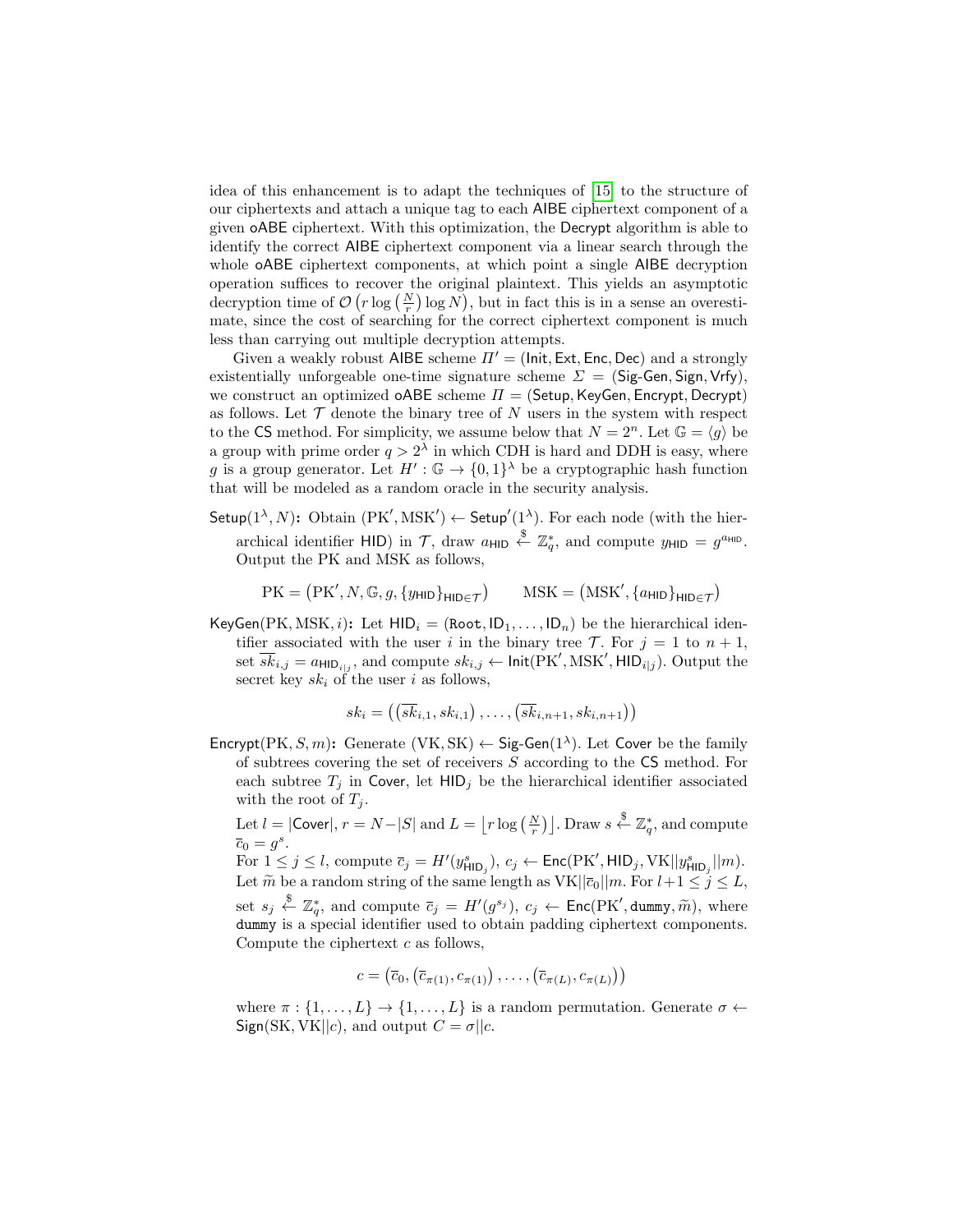- Decrypt(PK,  $sk_i$ , c): Parse the secret key  $sk_i$  as the tuple  $((sk_{i,1}, sk_{i,1}), \ldots,$  $(sk_{i,n+1}, sk_{i,n+1})$  and the ciphertext C as the tuple  $(\sigma|| \bar{c}_0, (\bar{c}_1, c_1), \ldots,$  $(\overline{c}_L, c_L)$ .
	- 1. For  $k = 1$  to  $n + 1$

(a) Compute  $y_k = H'(\overline{c}_0^{sk_{i,k}})$ 

- 2. Check whether  $\exists k \in [1, n+1], \exists j \in [1, L]$  such that  $y_k = \overline{c}_j$ (a) If suitable  $k, j$  exist, compute  $m' \leftarrow \text{Dec}(\text{PK}', sk_{i,k}, c_j)$ . Parse m' as
	- $\text{VK} ||x||m$  and return m if  $x = \overline{c_0}^{sk_{i,k}}$  and  $\text{Vrfy}(\text{VK}, \sigma, \text{VK} || c)$ .
	- (b) Otherwise, return  $\perp$ .

Notice that the check in Step 2. can be performed in expected time  $\mathcal{O}(n+L)$  $= \mathcal{O}(L)$ , e.g., using a hash table  $H_T$  to compute the intersection between  $\{y_k\}_{k\in[1,n+1]}$  and  $\{\bar{c}_j\}_{j\in[1,L]}$  as follows:

- a. Initialize  $H_T$  to be empty.
- b. For  $k = 1$  to  $n + 1$ 
	- Insert  $(y_k, k)$  in  $H_T$ .
- c. For  $j \in 1$  to L
	- Look up an entry of the form  $(\bar{c}_i, k)$  in  $H_T$ . If found, return k.

**Theorem 3.** If  $\Sigma =$  (Sig-Gen, Sign, Vrfy) is  $(t, \epsilon_1)$ -strongly existentially un*forgeable,*  $\Pi' =$  (Init, Ext, Enc, Dec) is  $(t, q_{sk}, q_d, \epsilon_2)$ -AIBE-IND-CCA secure, and CDH is  $(t, \epsilon_3)$ -hard in G and DDH is efficiently computable in G, then the above construction is  $(t, q_{sk}, q_d, 2(\epsilon_1 + \epsilon_2 + \epsilon_3) r \log(\frac{N}{r}))$ -oABE-IND-CCA secure, in the random oracle model.

Proof. The proof follows the same structure of the proof for Theorem [2.](#page-10-1) We defer the details to the full version of this paper [\[29\]](#page-15-4).

Remark 2. Using the twin Diffie-Hellman methodology [\[30\]](#page-15-5) via techniques similar to [\[16\]](#page-14-2), it is possible to modify the enhanced CCA construction of Sect. [4.3](#page-10-0) to get an outsider-anonymous broadcast encryption scheme that is adaptively CCA secure, in the standard model, under the decisional Diffie-Hellman assumption. We defer the details to the full version of the paper [\[29\]](#page-15-4).

### <span id="page-12-0"></span>4.4 An Enhanced CCA Symmetric-Key Construction

The enhanced CCA public key construction achieves a major performance gain in the Decrypt algorithm compared to the generic CCA construction, but it also changes the length of the public key from  $\mathcal{O}(1)$  to  $\mathcal{O}(N)$ . This increase in public key length may not be a concern for many practical constructions, since the public key can be stored as a static data file on a server on the Internet and also in users' computers. Still, for the symmetric-key setting it is possible to accommodate storage-sensitive systems and attain constant key storage at the Center, while maintaining efficient decryption and logarithmic storage at the receivers.

In particular, recall from Sect. [2.1](#page-3-1) that in the symmetric-key setting, only the Center can broadcast messages to the receivers. Thus, the  $\mathcal{O}(N)$  information from which the tags for efficient decryption are created does not need to be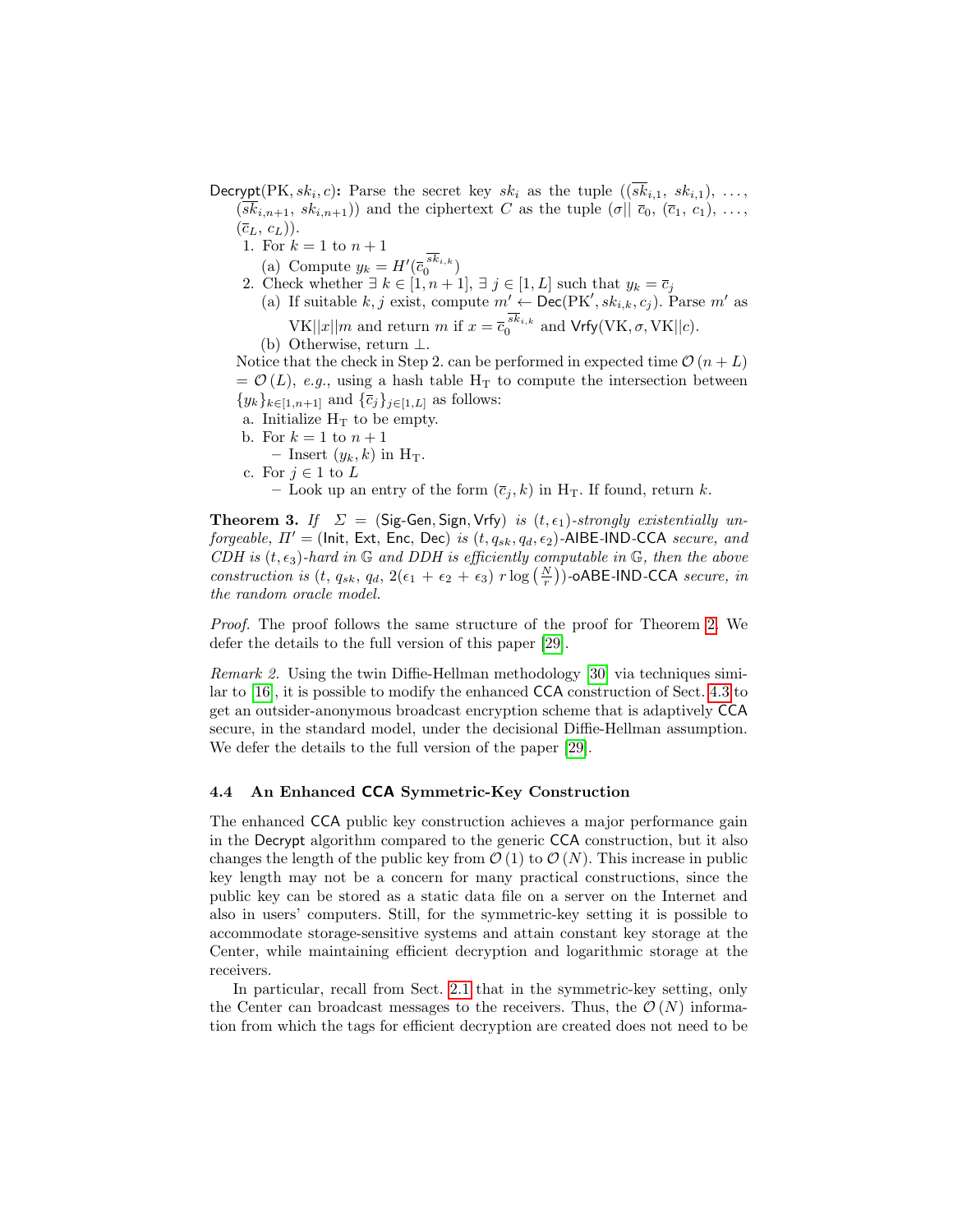published. Therefore, this information can be compressed into  $\mathcal{O}(1)$  key storage using a standard trick based on any length-tripling pseudo-random number generator G (cf. e.g., the SD method of Naor et al.  $[6]$ ). In other words, the random exponents associated with the subtrees of  $\mathcal{T}$  (*cf.* Sect. [4.3\)](#page-10-0) are now pseudorandomly generated from a single seed, by repeated invocations of G on the left or right third of the result of the previous iteration, based on the path to the root of the subtree at hand. Finally, upon reaching the subtree root, the middle third of the pseudorandom output is used to generate the required exponent.

## 5 Conclusions and Future Work

In this work, we introduced the notion of outsider-anonymity in the broadcast encryption setting and showed that it enables efficient constructions of broadcast encryption schemes with sublinear communication complexity and meaningful anonymity guarantees. It remains an interesting open problem to construct receiver-anonymous broadcast encryption schemes that at once afford full anonymity to the receivers and attain performance levels comparable to those of standard broadcast encryption systems.

Acknowledgment. Nelly Fazio's research was sponsored in part by NSF award #1117675 and by the U.S. Army Research Laboratory and the U.K. Ministry of Defence and was accomplished under Agreement Number W911NF-06-3-0001. The views and conclusions contained in this document are those of the authors and should not be interpreted as representing the official policies, either expressed or implied, of the U.S. Army Research Laboratory, the U.S. Government, the U.K. Ministry of Defence or the U.K. Government. The U.S. and U.K. Governments are authorized to reproduce and distribute reprints for Government purposes notwithstanding any copyright notation hereon. This project was also partially supported by PSC-CUNY Awards 63356-00 41 and 64578-00 42, jointly funded by The Professional Staff Congress and The City University of New York.

## References

- <span id="page-13-0"></span>1. Berkovits, S.: How to broadcast a secret. In: Advances in Cryptology— EUROCRYPT '91. (1991) 535–541
- <span id="page-13-1"></span>2. Fiat, A., Naor, M.: Broadcast encryption. In: Advances in Cryptology—CRYPTO '93. (1993) 480–491
- <span id="page-13-2"></span>3. AACS: Advanced access content system. <http://www.aacsla.com/>
- <span id="page-13-3"></span>4. Goh, E.J., Shacham, H., Modadugu, N., Boneh, D.: Sirius: Securing remote untrusted storage. In: ISOC Network and Distributed Systems Security Symposium— NDSS '03. (2003) 131–145
- <span id="page-13-4"></span>5. Garay, J.A., Staddon, J., Wool, A.: Long-lived broadcast encryption. In: Advances in Cryptology—CRYPTO '00. (2000) 333–352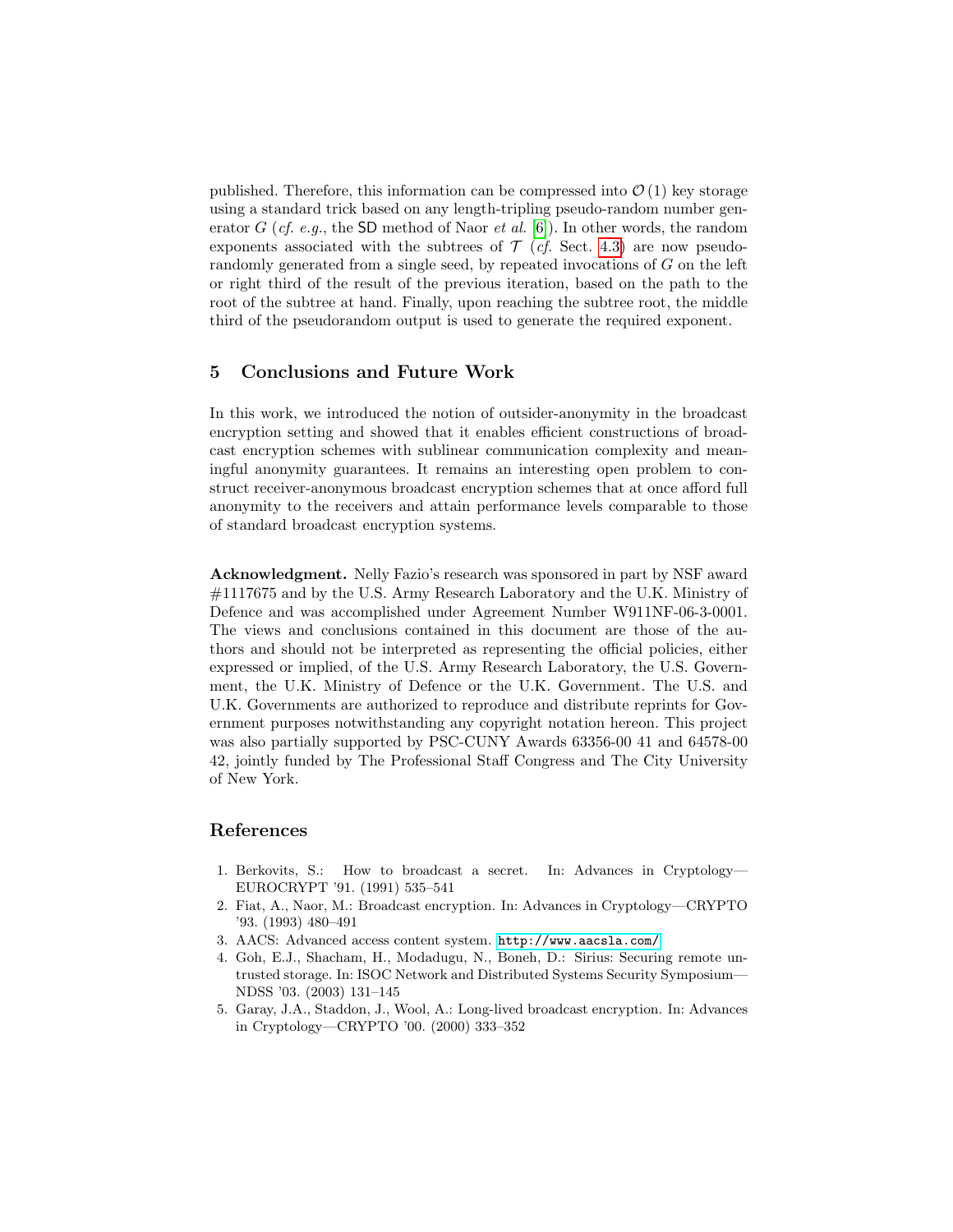- <span id="page-14-6"></span>6. Naor, D., Naor, M., Lotspiech, J.: Revocation and tracing schemes for stateless receivers. In: Advances in Cryptology—CRYPTO '01. (2001) 41–62
- 7. Halevy, D., Shamir, A.: The LSD broadcast encryption scheme. In: Advances in Cryptology—CRYPTO '02. (2002) 47–60
- <span id="page-14-9"></span>8. Dodis, Y., Fazio, N.: Public-key broadcast encryption for stateless receivers. In: ACM Digital Rights Management—DRM '02. (2002) 61–80
- 9. Dodis, Y., Fazio, N.: Public-key trace and revoke scheme secure against adaptive chosen ciphertext attack. In: IACR Public Key Cryptography—PKC '03. (2003) 100–115
- 10. Dodis, Y., Fazio, N., Kiayias, A., Yung, M.: Scalable public-key tracing and revoking. In: Principles of Distributed Computing—PODC '03. (2003) 190–199 Invited to the PODC '03 Special Issue of Journal of Distributed Computing.
- 11. Yao, D., Fazio, N., Dodis, Y., Lysyanskaya, A.: ID-based encryption for complex hierarchies with applications to forward security and broadcast encryption. In: ACM Computer and Communications Security—CCS '04. (2004) 354–363
- 12. Boneh, D., Gentry, C., Waters, B.: Collusion resistant broadcast encryption with short ciphertexts and private keys. In: Advances in Cryptology—CRYPTO '05. (2005) 258–275
- 13. Boneh, D., Waters, B.: A fully collusion resistant broadcast, trace, and revoke system. In: ACM Computer and Communications Security—CCS '06. (2006) 211– 220
- <span id="page-14-0"></span>14. Gentry, C., Waters, B.: Adaptive security in broadcast encryption systems (with short ciphertexts). In: Advances in Cryptology—EUROCRYPT '09. (2009) 171– 188
- <span id="page-14-1"></span>15. Barth, A., Boneh, D., Waters, B.: Privacy in encrypted content distribution using private broadcast encryption. In: Financial Cryptography—FC '06. (2006) 52–64
- <span id="page-14-2"></span>16. Libert, B., Paterson, K.G., Quaglia, E.A.: Anonymous broadcast encryption. Cryptology ePrint Archive, Report 2011/476 (2011)
- <span id="page-14-3"></span>17. Krzywiecki, L., Kubiak, P., Kutylowski, M.: A revocation scheme preserving privacy. In: Information Security and Cryptology—Inscrypt '06. (2006) 130–143
- <span id="page-14-4"></span>18. Yu, S., Ren, K., Lou, W.: Attribute-based on-demand multicast group setup with receiver anonymity. In: Security and Privacy in Communication Networks-SecureComm 2008. (2008) 18:1–18:6
- <span id="page-14-5"></span>19. Jarecki, S., Liu, X.: Unlinkable secret handshakes and key-private group key management schemes. In: Applied Cryptography and Network Security—ACNS '07. (2007) 270–287
- <span id="page-14-7"></span>20. Abdalla, M., Bellare, M., Catalano, D., Kiltz, E., Kohno, T., Lange, T., Malone-Lee, J., Neven, G., Paillier, P., Shi, H.: Searchable encryption revisited: Consistency properties, relation to Anonymous IBE, and extensions. In: Advances in Cryptology—CRYPTO '05. (2005) 205–222
- <span id="page-14-8"></span>21. Gentry, C.: Practical identity-based encryption without random oracles. In: Advances in Cryptology—EUROCRYPT '06. (2006) 445–464
- <span id="page-14-10"></span>22. Shamir, A.: Identity-based cryptosystems and signature schemes. In: Advances in Cryptology—CRYPTO '84. (1984) 47–53
- <span id="page-14-11"></span>23. Boneh, D., Franklin, M.K.: Identity-based encryption from the weil pairing. In: Advances in Cryptology—CRYPTO '01. (2001) 213–229
- <span id="page-14-12"></span>24. Boneh, D., Boyen, X.: Secure identity based encryption without random oracles. In: Advances in Cryptology—CRYPTO '04. (2004) 443–459
- 25. Boneh, D., Gentry, C., Hamburg, M.: Space-efficient identity based encryption without pairings. In: IEEE Symposium on Foundations of Computer Science-FOCS '07. (2007) 647–657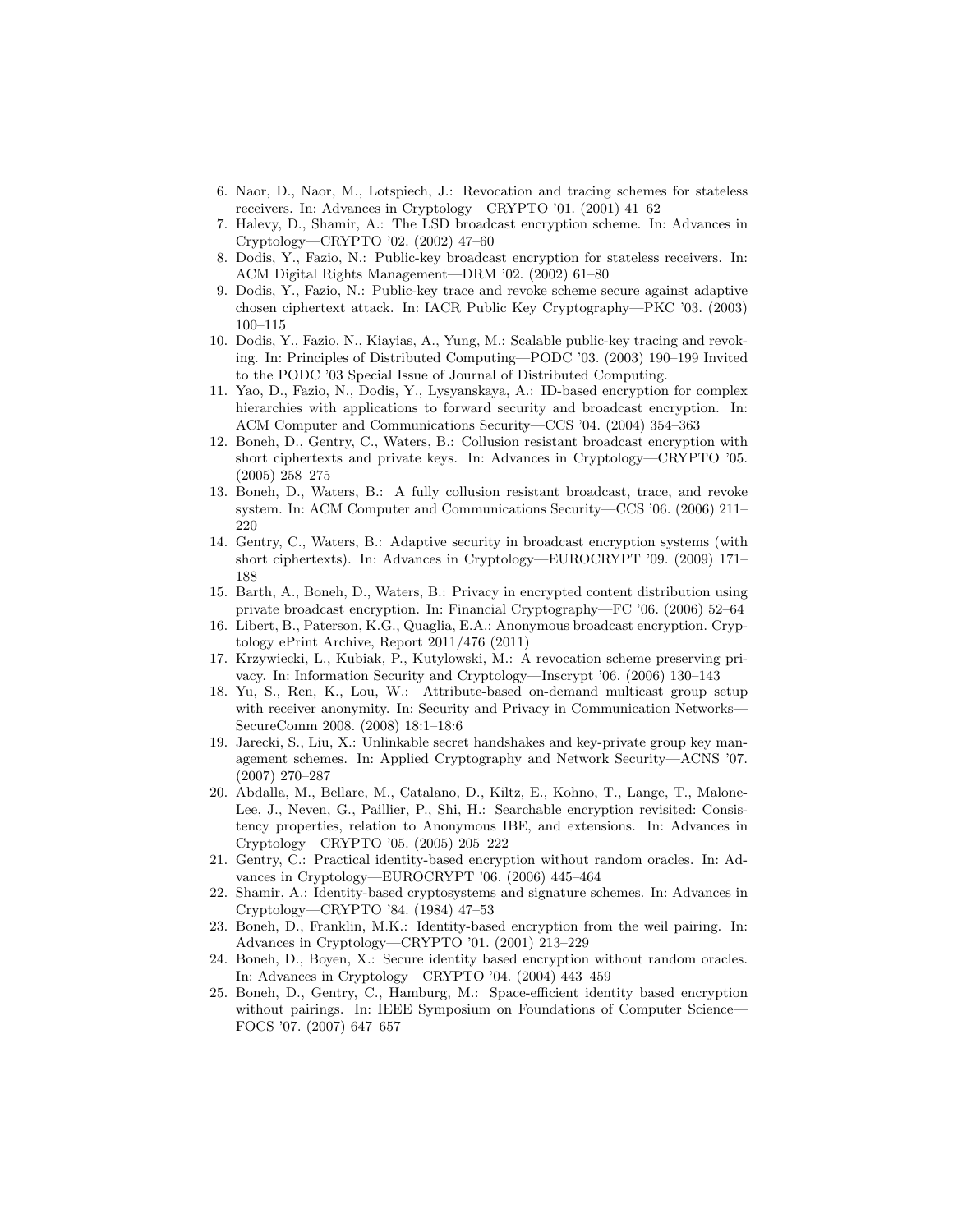- <span id="page-15-0"></span>26. Waters, B.: Dual system encryption: Realizing fully secure IBE and HIBE under simple assumptions. In: Advances in Cryptology—CRYPTO '09. (2009) 619–636
- <span id="page-15-1"></span>27. Boyen, X., Waters, B.: Anonymous hierarchical identity-based encryption (without random oracles). In: Advances in Cryptology—CRYPTO '06. (2006) 290–307
- <span id="page-15-2"></span>28. Abdalla, M., Bellare, M., Neven, G.: Robust encryption. In: Theory of Cryptography—TCC 2010. (2010) 480–497
- <span id="page-15-4"></span>29. Fazio, N., Perera, I.M.: Outsider-anonymous broadcast encryption with sublinear ciphertexts. Cryptology ePrint Archive (2012)
- <span id="page-15-5"></span>30. Cash, D., Kiltz, E., Shoup, V.: The twin diffie-hellman problem and applications. In: Advances in Cryptology—EUROCRYPT '08. (2008) 127–145

## A Security Proofs

For ease of reference, we report below some notation that will be used in the proofs presented in this section.

NOTATION.  $U = \{1, \ldots, N\}$  is the universe of users. T denotes the binary tree of  $N$  users in the system with respect to the CS method. Let  $r$  be the number of revoked users and  $L = \lfloor r \log(\frac{N}{r}) \rfloor$ . For  $b \in \{0, 1\}$ , let  $S_b$  be the set of authorized receivers chosen by the adversary in the challenge phase  $(|S_0| = |S_1|)$ . Cover is the family of subtrees covering the set  $S_b$  according to the CS method. Let  $l_b = |\textsf{Cover}_b|$ . For each subtree  $T^b_j$  in  $\textsf{Cover}_b$ , let  $\textsf{HID}^b_j$  be the hierarchical identifier associated with the root of  $T_j^b$  where  $1 \leq j \leq l_b$ .

#### <span id="page-15-3"></span>A.1 Proof of Theorem [1](#page-9-1)

**Theorem [1.](#page-9-1)** If  $\Pi' = (\text{Init}, \text{Ext}, \text{Enc}, \text{Dec})$  is  $(t, q_{sk}, \epsilon)$ -AIBE-IND-CPA secure, then the above construction is  $\left(t, q_{sk}, 2 \epsilon r \log\left(\frac{N}{r}\right)\right)$ -oABE-IND-CPA secure.

*Proof.* We organize our proof as a sequence of games,  $Game_0^0, \ldots, Game_{l_0}^0 \equiv$ Game<sub> $l_1$ </sub>,..., Game<sub>0</sub><sup>1</sup>, between the adversary A and the challenger C. In the first game (Game<sup>0</sup>), A receives an encryption of  $m_0$  for  $S_0$  and in the last game (Game<sub>0</sub>), A receives an encryption of  $m_1$  for  $S_1$ .

- $\text{Game}_0^0$ : corresponds to the game given in Definition [5](#page-7-2) when the challenge bit b is fixed to 0. The interaction between  $A$  and  $C$  during Setup, Phase 1, and *Phase 2* follow exactly as specified in the construction  $\Pi$  given in Sect. [4.1.](#page-8-0) During Challenge, A gives C two equal length messages  $m_0, m_1 \in \mathcal{MSP}$  and two equal length sets of user identities  $S_0, S_1 \subseteq U$  with the restriction that Rev  $\cap$   $(S_0 \cup S_1) = \emptyset$ , where Rev is the set of users that A corrupted during *Phase 1.*  $\mathcal C$  computes the challenge ciphertext  $c^*$ , which will subsequently be sent to  $A$ , as follows,
	- 1. For  $j = 1$  to  $l_0$ , compute  $c_j \leftarrow \text{Enc}(\text{PK}', \text{HID}_j^0, m_0)$ .
	- 2. Choose  $\widetilde{m} \stackrel{\$}{\leftarrow} \mathcal{MSP}$ .<br>3. For  $i = l_2 + 1$  to I.
	- 3. For  $j = l_0 + 1$  to L, compute  $c_j \leftarrow \text{Enc}(\text{PK}', \text{dummy}, \widetilde{m})$ .<br>
	4. Set  $c^* = (c, \ldots, c, \ldots)$ , where  $\pi : \{1, \ldots, 1\} \rightarrow \{1, \ldots, 1\}$
	- 4. Set  $c^* = (c_{\pi(1)}, \ldots, c_{\pi(L)})$ , where  $\pi : \{1, \ldots, L\} \to \{1, \ldots, L\}$  is a random permutation.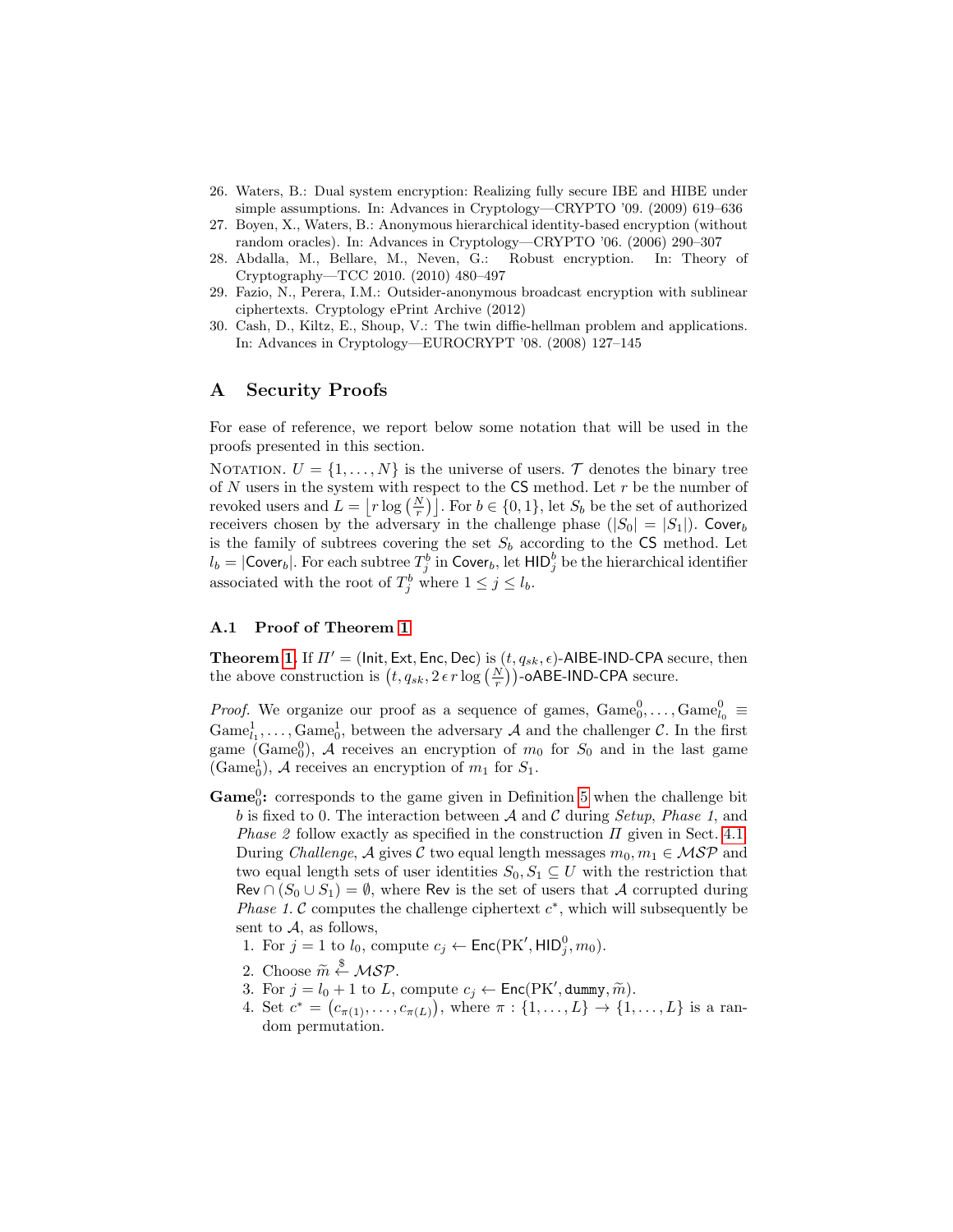Eventually, A outputs a bit b' and wins if  $b' = 0$ .

**Game**<sup>0</sup><sub>h</sub>  $(1 \leq h \leq l_0)$ : is similar to Game<sup>0</sup><sub>h-1</sub>, but  $C$  computes the challenge ciphertext  $c^*$  as follows,

- 1. For  $j = 1$  to  $l_0 h$ , compute  $c_j \leftarrow \text{Enc}(\text{PK}', \text{HID}_j^0, m_0)$ .
- 2. Choose  $\widetilde{m} \stackrel{\$}{\leftarrow} \mathcal{MSP}$ .
- 3. For  $j = l_0 h + 1$  to L, compute  $c_j \leftarrow \text{Enc}(\text{PK}', \text{dummy}, \widetilde{m})$ .<br>4. Set  $e^* = (c_1, \ldots, c_{n-1})$ , where  $\pi : \{1, \ldots, 1\} \setminus \{1, \ldots, 1\}$ .
- 4. Set  $c^* = (c_{\pi(1)}, \ldots, c_{\pi(L)})$ , where  $\pi : \{1, \ldots, L\} \to \{1, \ldots, L\}$  is a random permutation.
- At the end, A outputs a bit b' and wins if  $b' = 0$ .

 $\textbf{Game}_{l_1}^1$ : is identical to  $\text{Game}_{l_0}^0$ 

**Game**<sup>1</sup><sub>k</sub>  $(0 \le k < l_1)$ : is similar to Game<sub>k+1</sub>, but the challenge ciphertext  $c^*$  is now computed by  $\mathcal C$  as,

- 1. For  $j = 1$  to  $l_1 k$ , compute  $c_j \leftarrow \text{Enc}(\text{PK}', \text{HID}_j^1, m_1)$ .
- 2. Choose  $\widetilde{m} \stackrel{\$}{\leftarrow} \mathcal{MSP}$ .<br>  $\frac{3}{5}$  For  $i = 1, \dots, k+1$  to
- 3. For  $j = l_1 k + 1$  to L, compute  $c_j \leftarrow \text{Enc}(\text{PK}', \text{dummy}, \widetilde{m})$ .<br>4. Set  $e^* = (c_1, \ldots, c_{n+1})$ , where  $\pi : \{1, \ldots, 1\} \setminus \{1, \ldots, 1\}$ .
- 4. Set  $c^* = (c_{\pi(1)}, \ldots, c_{\pi(L)})$ , where  $\pi : \{1, \ldots, L\} \to \{1, \ldots, L\}$  is a random permutation.

Finally, A outputs a bit b' and wins if  $b' = 0$ .

For  $0 \le i \le l_0$  and  $0 \le j \le l_1$ , let  $\mathsf{Adv}_{\mathcal{A},\Pi}^{0,i}$  and  $\mathsf{Adv}_{\mathcal{A},\Pi}^{1,j}$  denote  $\mathcal{A}$ 's advantage of winning  $\text{Game}_i^0$  and  $\text{Game}_j^1$  respectively. In Lemma [1,](#page-16-0) we show that if the underlying AIBE scheme is  $(t, q_{sk}, \epsilon)$ -AIBE-IND-CPA secure, then A's advantage of distinguishing  $\text{Game}_{h-1}^0$  from  $\text{Game}_h^0$  is at most  $\epsilon$ . Similarly, Lemma [2](#page-17-0) states that under similar conditions  $A$ 's advantage of distinguishing  $\text{Game}_{k+1}^1$  from Game<sub>k</sub> is at most  $\epsilon$ . Therefore, we have,

$$
\left| \mathsf{Adv}_{\mathcal{A},\varPi}^{0,0} - \mathsf{Adv}_{\mathcal{A},\varPi}^{1,0} \right| \leq \epsilon \left( l_0 + l_1 \right) \n\leq 2 \epsilon L \n\leq 2 \epsilon r \log \left( \frac{N}{r} \right).
$$

<span id="page-16-0"></span>**Lemma 1.** For  $1 \leq h \leq l_0$ , if the underlying AIBE scheme  $\Pi'$  is  $(t, q_{sk}, \epsilon)$ . AIBE-IND-CPA secure, then A's adv. of distinguishing  $Game_{h-1}^0$  from  $Game_h^0$  is at most  $\epsilon$ :

$$
\left|\mathsf{Adv}_{\mathcal{A},\Pi}^{0,h-1} - \mathsf{Adv}_{\mathcal{A},\Pi}^{0,h}\right| \leq \epsilon.
$$

*Proof.* We build a PPT adversary  $\beta$  that runs the AIBE-IND-CPA game with its challenger  $C'$  as follows. First,  $B$  receives the public key PK' of the AIBE scheme from  $\mathcal{C}'$ . Next,  $\mathcal B$  internally executes the **oABE-IND-CPA** game with  $\mathcal A$  in order to gain advantage in the AIBE-IND-CPA game. The specifics of the interaction between  $\mathcal{C}'$ ,  $\mathcal{B}$ , and  $\mathcal{A}$  are given below.

Setup:  $\beta$  forwards PK' to  $\mathcal{A}$ .  $\beta$  also initializes the set of revoked users Rev to be empty.